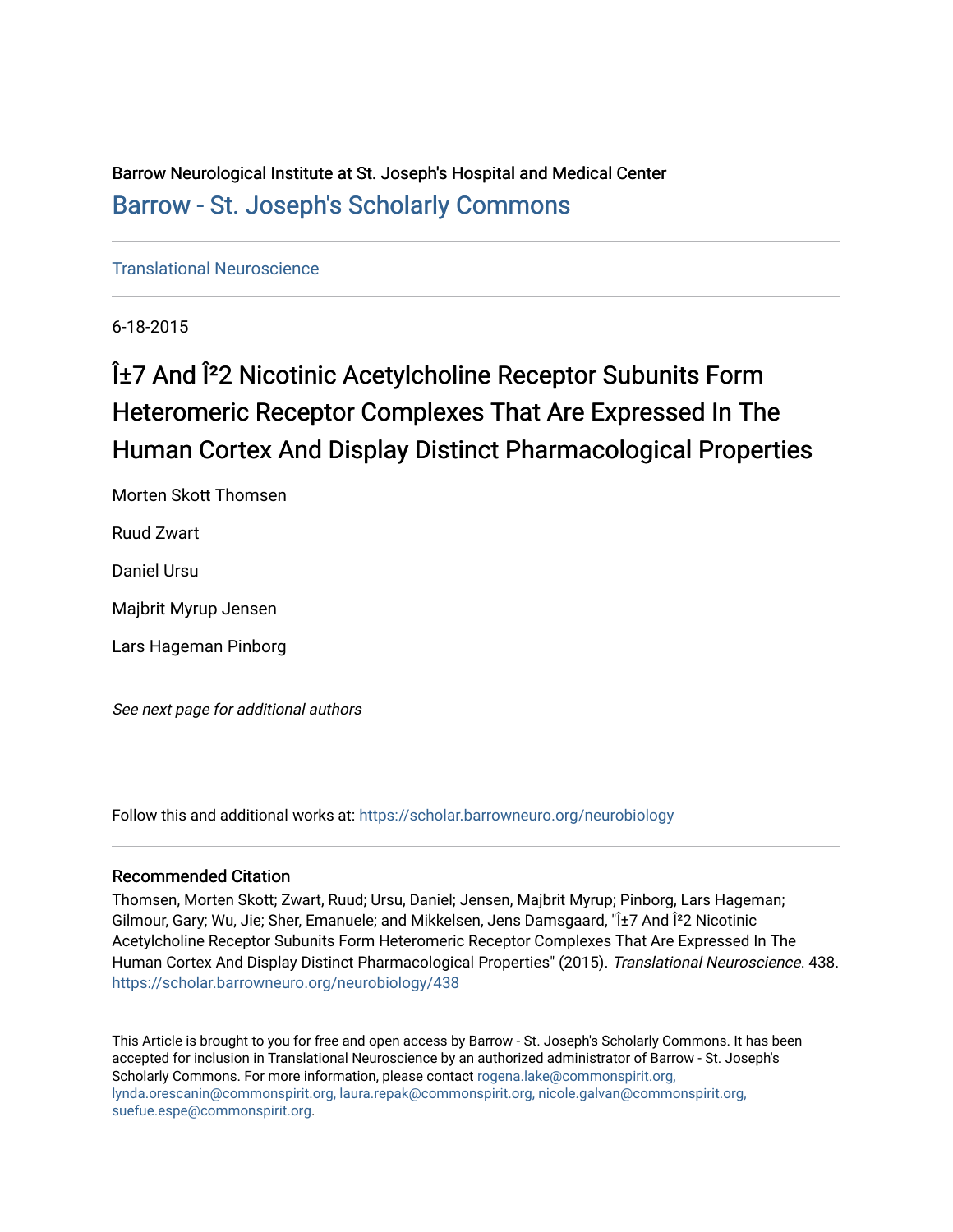#### Authors

Morten Skott Thomsen, Ruud Zwart, Daniel Ursu, Majbrit Myrup Jensen, Lars Hageman Pinborg, Gary Gilmour, Jie Wu, Emanuele Sher, and Jens Damsgaard Mikkelsen

This article is available at Barrow - St. Joseph's Scholarly Commons: [https://scholar.barrowneuro.org/neurobiology/](https://scholar.barrowneuro.org/neurobiology/438) [438](https://scholar.barrowneuro.org/neurobiology/438)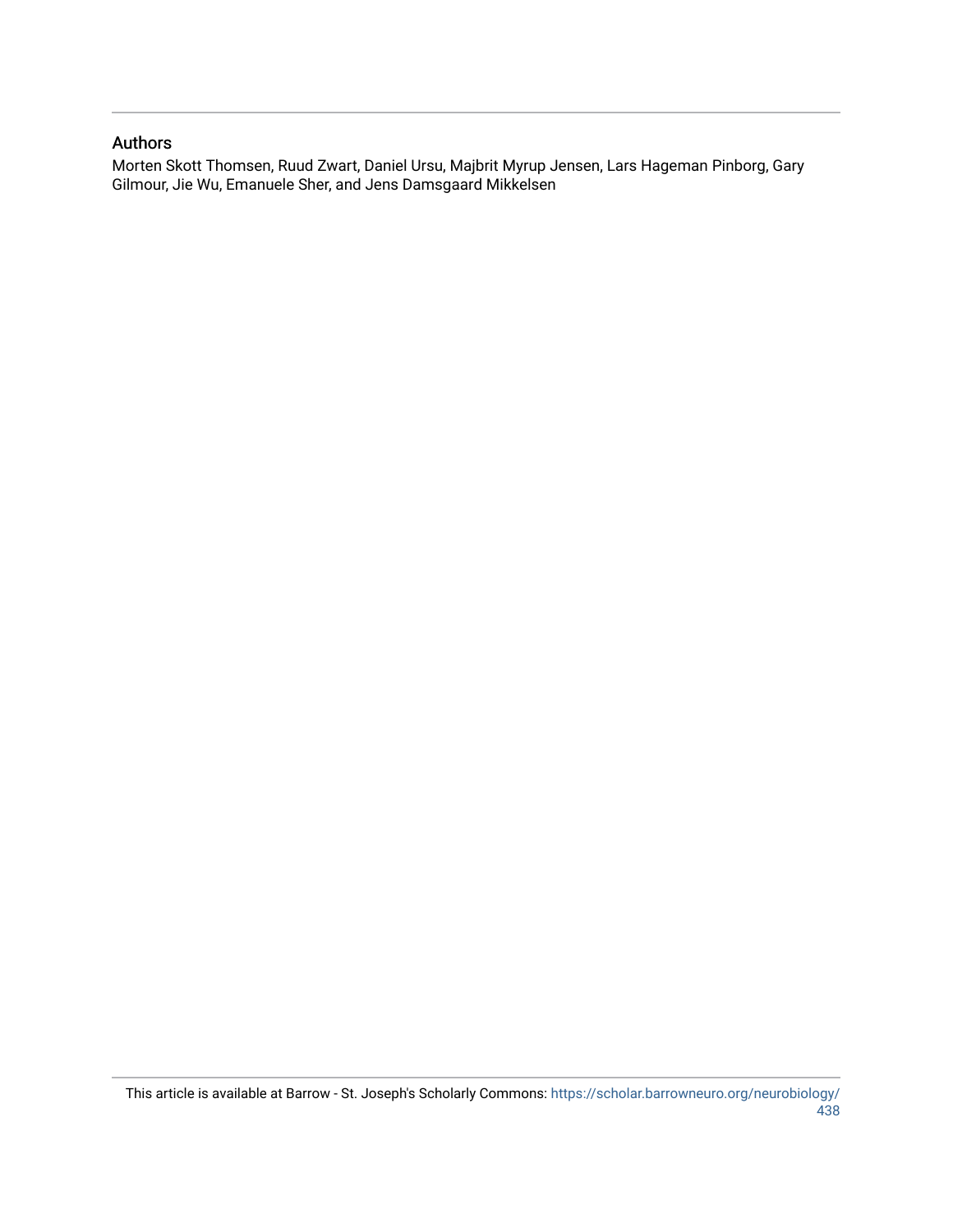

# **OPEN ACCESS**

Citation: Thomsen MS, Zwart R, Ursu D, Jensen MM, Pinborg LH, Gilmour G, et al. (2015) α7 and β2 Nicotinic Acetylcholine Receptor Subunits Form Heteromeric Receptor Complexes that Are Expressed in the Human Cortex and Display Distinct Pharmacological Properties. PLoS ONE 10(6): e0130572. doi:10.1371/journal.pone.0130572

Academic Editor: Huibert D. Mansvelder, Neuroscience Campus Amsterdam, VU University, NETHERLANDS

Received: January 16, 2015

Accepted: May 21, 2015

Published: June 18, 2015

Copyright: © 2015 Thomsen et al. This is an open access article distributed under the terms of the [Creative Commons Attribution License,](http://creativecommons.org/licenses/by/4.0/) which permits unrestricted use, distribution, and reproduction in any medium, provided the original author and source are credited.

Data Availability Statement: All relevant data are within the paper.

Funding: This work was supported by the Danish Strategic Research Council (COGNITO, JDM), the Lundbeck Foundation (JDM), Eli Lilly and Company through the Lilly Research Award Program (JDM). The funder Eli Lilly and Company provided support in the form of salaries for authors RZ, DU, GG & ES, but did not have any additional role in the study design,

RESEARCH ARTICLE

α7 and β2 Nicotinic Acetylcholine Receptor Subunits Form Heteromeric Receptor Complexes that Are Expressed in the Human Cortex and Display Distinct Pharmacological Properties

Morten Skøtt Thomsen<sup>1¤</sup>, Ruud Zwart<sup>2</sup>, Daniel Ursu<sup>2</sup>, Majbrit Myrup Jensen<sup>1</sup>, Lars Hageman Pinborg<sup>1,3</sup>, Gary Gilmour<sup>2</sup>, Jie Wu<sup>4</sup>, Emanuele Sher<sup>2</sup>, Jens Damsgaard Mikkelsen<sup>1</sup>\*

1 Neurobiology Research Unit, University Hospital Copenhagen, Rigshospitalet, Copenhagen, Denmark, 2 Lilly Research Centre, Eli Lilly and Company Limited, Erl Wood Manor, United Kingdom, 3 Epilepsy Clinic, University Hospital Copenhagen, Rigshospitalet, Copenhagen, Denmark, 4 Divisions of Neurology, Barrow Neurological Institute, St. Joseph's Hospital and Medical Center, Phoenix, United States of America

¤ Current address: Department of Drug Design and Pharmacology, Faculty of Health and Medical Sciences, University of Copenhagen, Copenhagen, Denmark \* jdm@nru.dk

# Abstract

The existence of α7β2 nicotinic acetylcholine receptors (nAChRs) has recently been demonstrated in both the rodent and human brain. Since α7-containing nAChRs are promising drug targets for schizophrenia and Alzheimer's disease, it is critical to determine whether α7β2 nAChRs are present in the human brain, in which brain areas, and whether they differ functionally from α7 nAChR homomers. We used α-bungarotoxin to affinity purify α7-containing nAChRs from surgically excised human temporal cortex, and found that α7 subunits co-purify with β2 subunits, indicating the presence of α7β2 nAChRs in the human brain. We validated these results by demonstrating co-purification of β2 from wild-type, but not α7 or β2 knock-out mice. The pharmacology and kinetics of human α7β2 nAChRs differed significantly from that of α7 homomers in response to nAChR agonists when expressed in Xenopus oocytes and HEK293 cells. Notably, α7β2 heteromers expressed in HEK293 cells display markedly slower rise and decay phases. These results demonstrate that α7 subunits in the human brain form heteromeric complexes with β2 subunits, and that human α7β2 nAChR heteromers respond to nAChR agonists with a unique pharmacology and kinetic profile. α7β2 nAChRs thus represent an alternative mechanism for the reported clinical efficacy of α7 nAChR ligands.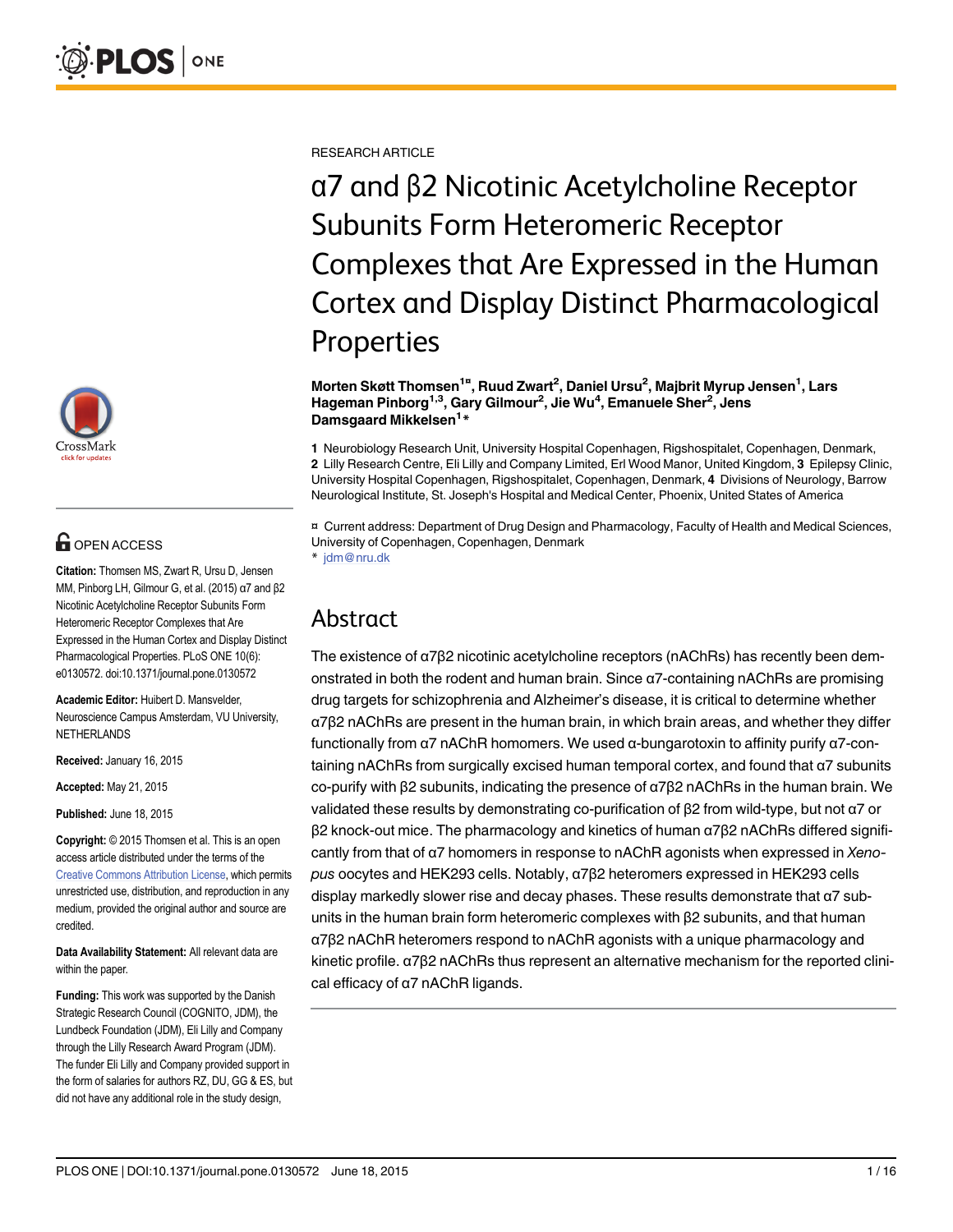<span id="page-3-0"></span>

data collection and analysis, decision to publish, or preparation of the manuscript.

Competing Interests: RZ, DU, GG & ES are employees of Eli Lilly and Company Limited, whose company partly funded this study. There are no patents, products in development or marketed products to declare. This does not alter the authors' adherence to all the PLOS ONE policies on sharing data and materials.

#### Introduction

Neuronal nicotinic acetylcholine receptors (nAChRs) are pentameric ligand-gated ion channels. A total of 11 nAChR subunits ( $\alpha$ 2–7,  $\alpha$ 9–10, and β2–4) have been cloned from mamma-lian neuronal tissue [\[1\]](#page-16-0). Of these, the  $\alpha$ 7 and  $\alpha$ 9 subunits can form homomeric receptors when expressed in heterologous expression systems, whereas the others assemble into heteromeric structures containing various combinations of  $\alpha$  and  $\beta$  subunits [\[2\]](#page-16-0). Different combinations of subunits yield nAChRs that differ considerably in their functional and pharmacological properties [[1\]](#page-16-0).

With regard to the  $\alpha$ 7 nAChR, several studies have reported cognitive deficits in  $\alpha$ 7 knockout mice and procognitive effects of selective  $\alpha$ 7 nAChR agonists [\[3](#page-16-0)-[5\]](#page-16-0). Further, genetic studies have implicated the CHRNA7 gene in schizophrenia and Alzheimer's disease  $[6-10]$  $[6-10]$  $[6-10]$  $[6-10]$  $[6-10]$ . The  $\alpha$ 7 nAChR is therefore considered a promising drug target for the treatment of cognitive symptoms in patients with schizophrenia or Alzheimer's disease, and this has led to an intensive drug development effort to produce α7 nAChR selective agonists and positive allosteric modulators (reviewed in  $[11]$ ).

This research is based on an assumption that the  $\alpha$ 7-containing nAChRs in the brain are homomers [[4](#page-16-0),[12,13](#page-16-0)]. However,  $\alpha$ 7 subunits have been demonstrated to co-assemble with β2, β3, and β4 subunits, respectively, after heterologous expression in Xenopus oocytes, and the resulting heteromers are functionally different from  $\alpha$ 7 nAChR homomers [[14](#page-16-0)–[19\]](#page-17-0). Furthermore, α7 and β2 subunits have been shown to co-immunoprecipitate from rodent tissue from the hippocampus and ventral diagonal band of Broca, but not from the ventral tegmental area [ $16,20$ ], suggesting that  $\alpha$ 7 $\beta$ 2 nAChR heteromers are present and have a discrete distribution in the mammalian brain. Furthermore Moretti et al. recently demonstrated that  $\alpha$ 7 and  $\beta$ 2 nAChR subunits form complexes in post mortem samples of human basal forebrain [\[21\]](#page-17-0). Interestingly, in contrast to the homomeric receptor, heterologously expressed  $\alpha$ 7β2 nAChR heteromers are highly sensitive to blockade by  $A\beta_{1-42}$ , suggesting that  $\alpha$ 7 $\beta$ 2 nAChRs may play a unique role in the neuropathology of Alzheimer's disease [\[16](#page-16-0)].

These studies suggest that the function and pharmacology of  $\alpha$ 7-containing nAChRs in the brain may be more diverse than has previously been appreciated, and that the function of native  $\alpha$ 7 nAChRs may depend on multiple interaction partners [[22](#page-17-0)]. Notably, the potential presence of  $α7β2$  nAChR heteromers in the human cortex may have a significant impact on the clinical efficacy of ligands targeting the  $\alpha$ 7 subunit to improve cognition.

The first aim of this study was therefore to determine if  $\alpha$ 7 and  $\beta$ 2 subunits coassemble in the human cortex using affinity purification with the highly selective  $\alpha$ 7 antagonist  $\alpha$ -bungarotoxin ( $α$ -Bgt). Next, we studied potential differences in pharmacology and kinetics of  $α7β2$ compared to α7 nAChRs in Xenopus oocytes and HEK293 cells in response to several α7 nAChR ligands.

## Experimental procedures

#### **Tissue**

Human temporal neocortical tissue was obtained from anterior temporal resections performed in patients with medically intractable temporal lobe epilepsy with hippocampal onset. The study was approved by the Ethical Committee in the Capital Region of Denmark (H-2-2011- 104) and performed in accordance with the Declaration of Helsinki. Written informed consent was obtained from both patients before surgery.

The tissue was dissected and immediately frozen on dry ice and stored at -80°C until use. The tissue contained all layers of the neocortex included the underlying white matter. Two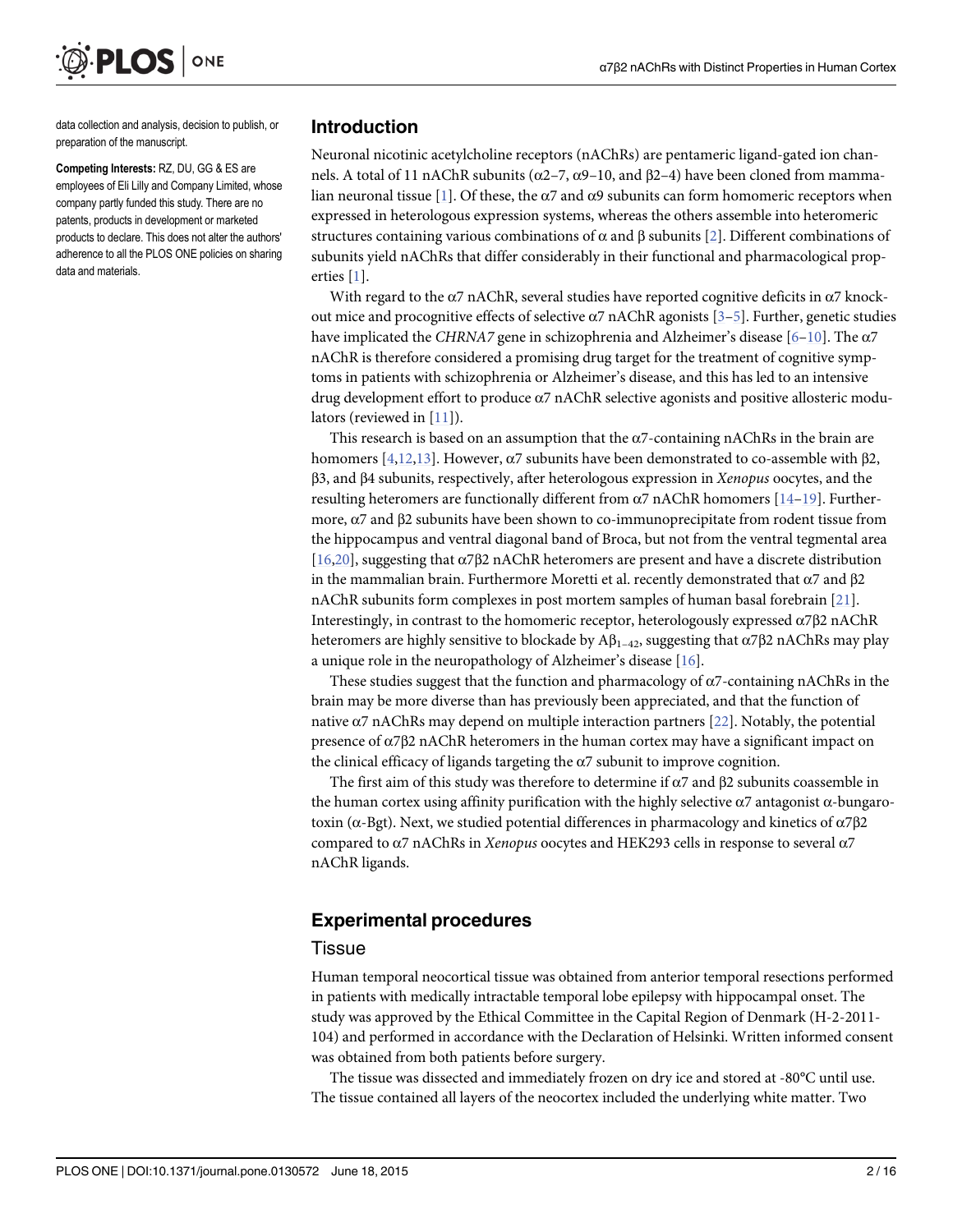separate specimens were used for the present studies (females aged 30 and 44). The neuropathological examinations of the neocortex from both patients were normal.

Mice deficient for the α7 or β2 nicotinic receptor (C57BL/6 background) or KO, and wild type (WT) littermates were purchased from The Jackson Laboratories and bred at Virginia Commonwealth University. 8–12 weeks old male or female homozygous knockout and ageand sex-matched wild-type mice were sacrificed by decapitation and the brains dissected and stored at -80°C. Cortical tissue was dissected using a scalpel.

#### Chemicals

All chemicals to prepare the recording and Barth's solutions, as well as dimethyl sulfoxide, acetylcholine chloride (ACh), carbamylcholine chloride (carbachol) and choline chloride were obtained from Sigma-Aldrich (Poole, U.K.). Dihydro-β-erythroidine hydrobromide (DHβE), methyllycaconitine citrate (MLA), (±)-epibatidine, and PNU120596 were purchased from Tocris (Bristol, U.K.). Compound B ([R-N-(1-azabicyclo[\[2,2,2](#page-16-0)]oct-3-yl)(2-pyridyl)thiophene-2-carboxamide, previously also named as compound A) was synthesized at Eli Lilly & Co and had a purity greater than 95% [\[19\]](#page-17-0).

#### Affinity purification using α-bungarotoxin

α-Bgt (Biotium, Hayward, CA) was dissolved to 2.22 mg/ml in PBS, pH 7.4 at 4°C for 72 hours after which it was coupled to PureProteome NHS Flexibind magnetic beads (Millipore, Billerica, MA) in a ratio of 1:1.6 (vol/vol) using the manufacturer's instructions. Successful coupling was confirmed by subsequent protein determination showing a substantial decrease in the protein content of the α-Bgt solution. Another batch of beads was processed in parallel, but with no  $\alpha$ -Bgt in the PBS, as a negative control. The beads were incubated in 0.1% bovine serum albumin in PBS, pH 7.4 for 1 hour at 4°C prior to use.

The tissue was lysed in 1 ml lysis buffer (50 mM Tris, 50 mM NaCl, 5 mM EDTA, 5 mM EGTA, 10 μl/ml protease inhibitor cocktail (Sigma-Aldrich, Brøndby, Denmark), pH 7.5) using a PT1200C polytron blender (Kinematica, Luzern, Switzerland) for 20 seconds. The lysate was centrifuged 30 minutes at  $160,000 \times g$  at  $20-22$ °C using an air-driven ultracentrifuge (Airfuge, Copenhagen, Denmark), and the supernatant was discarded. The pellet was resuspended in 1 ml lysis buffer containing 2% Triton X-100 by blending for 20 seconds, and incubated for 2 hours at 4°C on a rotor (15 rpm). Thereafter, the sample was centrifuged as above and the resulting supernatant used for affinity purification. Total protein content was determined using the Pierce 660nm Protein Assay (Thermo scientific, Rockford, IL) and 500–800 μg protein was incubated with 50 μl magnetic beads in a total volume of 1500 μl lysis buffer for 18–22 hours at 4°C on a rotor (15 rpm). When comparing affinity purification with homogenates from  $\alpha$ <sup>+/+</sup> and a mixture of  $α7<sup>-/-</sup>$  and  $β2<sup>-/-</sup>$  mice, the mixture was 1:1 and had double the amount of total protein in order to have equal amounts of  $α7$  and  $β2$  subunits, Subsequently, the beads were washed twice in 1 M NaCl, 8 mM Na<sub>2</sub>HPO<sub>4</sub>, 2 mM NaH<sub>2</sub>PO<sub>4</sub>, 0.5% Triton X-100, pH 7.5 and three times in 0.1 M NaCl, 8 mM Na<sub>2</sub>HPO<sub>4</sub>, 2 mM NaH<sub>2</sub>PO4, 0.5% Triton X-100, pH 7.5 and immediately processed for western blotting.

#### Western blotting

Samples were diluted in loading buffer (final concentration: 60 mM Tris, 10% (v/v) glycerol, 5% (v/v) mercaptoethanol, 2% (w/v) SDS, 0.025% (w/v) bromophenol blue, pH 6.8), incubated for 5 minutes at 95°C and submitted to gel electrophoresis using AnykD gels (Biorad, Hercules, CA), and blotted onto PVDF membranes (BioRad). Membranes were washed in TBS-T and blocked in TBS containing 5% (w/v) dry milk powder, which was also used for antibody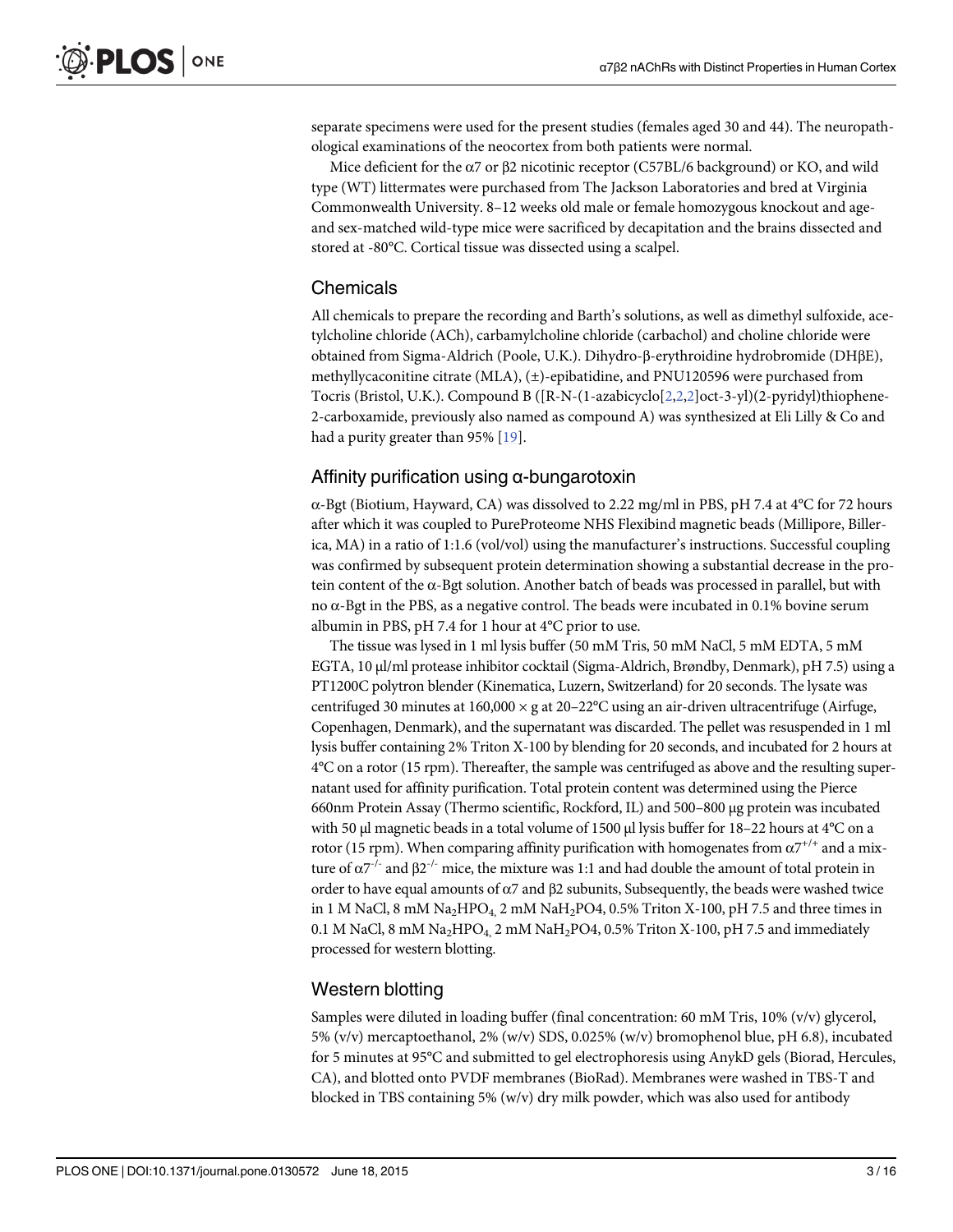<span id="page-5-0"></span>incubations. Incubation in primary antibody against  $\alpha$ 4 (1:100, sc-5591, Santa Cruz Biotechnology, Heidelberg, Germany), α7 (1:1000, ab23832, Abcam, Cambridge, UK), or β2 (1:1,000, a gift from Dr. Cecilia Gotti, which we have characterized previously [\[23\]](#page-17-0)) was performed overnight at  $4^{\circ}$ C on parafilm in a humidified container, followed by  $3 \times 10$  minute washes in TBS-T and 1 hour incubation at 20–22°C in horseradish peroxidase-coupled secondary antibody (1:1,000, Dako, Glostrup, Denmark). After thorough washing in TBS-T, enhanced chemiluminescence Western blotting detection reagents (Western Lightning ECL Pro, Perkin Elmer, Waltham, MA) were used for signal detection and protein bands were visualized using a Chemidoc XRS system with Quantity One software (Biorad). Mean optical densities of bands were measured and their corresponding background measurement subtracted.

# nAChR expression and two-electrode voltage clamp on Xenopus oocytes

Xenopus oocyte expression and electrophysiological recordings were performed as described before [[24](#page-17-0)]. Briefly, stage V and VI Xenopus oocytes (Xenopus Express, Vernassal, France) were prepared using standard procedures. Human  $\alpha$ 7 and  $\beta$ 2 subunit cDNAs, ligated into the pcDNA3 (Invitrogen) expression vector, were dissolved in distilled water at a concentration of 0.1 mg/ml (spectrophotometric determinations). α7 cDNA or a mixture of α7 and β2 cDNA at a 1:10 ratio was injected into the nuclei of oocytes in a volume of 18.2 nl/oocyte, using a Nanoject Automatic Oocyte Injector (Drummond, Broomall, PA). The total amount of cDNA injected per oocyte was kept constant at 2 ng. After injection, oocytes were incubated at 18°C for 3–5 days in a modified Barth's solution containing 88 mM NaCl, 1 mM KCl, 2.4 mM NaHCO<sub>3</sub>, 0.3 mM Ca(NO<sub>3</sub>)<sub>2</sub>, 0.41 mM CaCl<sub>2</sub>, 0.82 mM MgSO<sub>4</sub>, 15 mM Hepes and 5 mg/l neomycin, pH 7.6. Recordings were performed 3–5 days post-injection. Oocytes were placed in a 0.1 ml recording chamber and perfused with a recording solution (containing in mM: NaCl 150, KCl 2.8, Hepes 10, CaCl<sub>2</sub> 1.8; MgCl<sub>2</sub> 1.0; pH 7.2, adjusted with NaOH) at a rate of 10 ml/ min.

Oocytes were impaled by two microelectrodes filled with 3 M KCl (0.5–2.0 M $\Omega$ ) and voltage-clamped at –60 mV using a Geneclamp 500B amplifier and PCLAMP 6 software (Axon Instruments, CA, U.S.A.). Typically, traces were filtered at 100 Hz during recording and digitized at 500 Hz using the DigiData 1200 interface (Axon Instruments, CA). All experiments were carried out at room temperature. Agonist concentration-response curves were obtained by normalizing agonist-induced responses to control responses induced by 1 mM ACh (a near-maximum effective concentration at α7 as well as α7β2 receptors). An interval of 2 minutes was allowed between agonist applications, as this was found to be sufficient to ensure reproducible recordings.

Concentration-response curves were fitted by a non-linear least-squares algorithm according to the equation:

$$
i = i_{\text{max}} / \left( 1 + \{ EC_{50} / [\text{conc}] \}^{n} \right) \tag{1}
$$

in which i<sub>max</sub> is the maximum obtainable peak current,  $EC_{50}$  is the concentration of the agonist that elicits 50% of the maximum obtainable peak current, and n is the slope factor. Results are expressed as mean ± standard error of the mean.

#### nAChR expression and patch clamp on transfected HEK-293 cells

Patch clamp experiments were performed on transiently transfected HEK-293 cells. Transfections were performed in 6 well plates by using Lipofectamine 2000 (Invitrogen, Paisley, UK), and 2 μg  $\alpha$ 7 or  $\alpha$ 7 $\beta$ 2 (1:10) plasmid, using the same plasmids as in the oocyte experiments.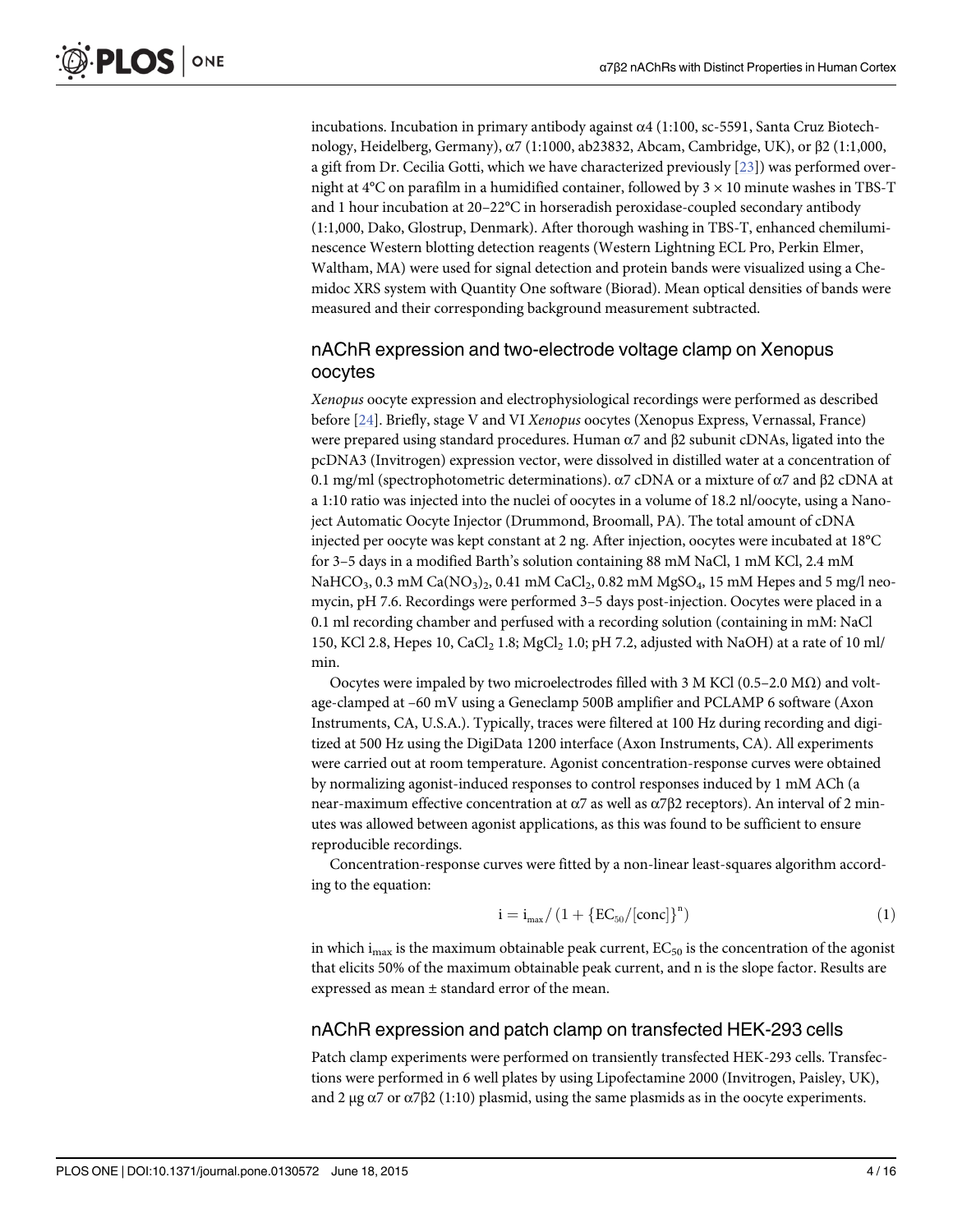<span id="page-6-0"></span>RIC-3 was used in the transfection protocol in a ratio 1:1 with  $\alpha$ 7 or  $\alpha$ 7/β2 plasmid, (2 μg) in order to boost trafficking of  $\alpha$ 7-containing nAChRs. Transfected cells were plated in 35 mm bottom glass dishes the day after transfection and used for whole-cell voltage-clamp recordings after 48h. During recordings, cells were continuously perfused in HEPES-buffered Tyrode's solution (HBTS, Invitrogen, Paisley, UK) containing (in mM):  $135$  NaCl,  $5$  KCl,  $1.2$  MgCl<sub>2</sub>, 2.5 CaCl<sub>2</sub>, 10 HEPES, 11 glucose ( $pH = 7.2$ ). Cells were voltage-clamped in the whole-cell configuration at a holding potential of -60 mV with an AxoPatch 200A patch-clamp amplifier (Molecular Devices, Sunnyvale, CA, USA). Pipettes were pulled from borosilicate glass (Type GC150F-10, Harvard Apparatus, Kent, UK) using a commercial puller (Model P-87, Sutter Instruments, Novato, CA, USA) and had resistances between 2 and 4  $M\Omega$  when filled with pipette solution containing (in mM): 127 CsCl, 1 MgCl2, 4 MgATP, 10 EGTA, 10 HEPES, 10 NaCl (pH = 7.3). Current data were recorded at 10 kHz using a DA/AD interface (Digidata 1322A, Molecular Devices, Sunnyvale, CA, USA). Drugs were applied using a multichannel perfusion system (Model BPS-8, Scientifica, Uckfield, UK) positioned 150 μM away from the recorded cell and controlled by Clampex 9 software (Molecular Devices, Sunnyvale, CA, USA).

# Single cell calcium imaging

Fluorescence-based calcium imaging experiments were performed as described before [[25](#page-17-0)]. Briefly HEK-293 cells (European Collection of Cell Cultures, #85120602) were transfected using the transfection protocol specified above and plated at a density of 20 x  $10^5$  cells/ml (50 μl per well) on poly(D)-lysine/laminin-coated black-walled clear bottom 96-well plates (Corning, UK). Cells were loaded in the dark for 60 minutes at 22°C in HBTS containing 4 μM of the calcium-sensitive dye Fluo-4 AM (Invitrogen, Paisley, UK) in the presence of 1% pluronic acid (Invitrogen). Cells were washed and continually perfused during the experiment with HBTS. Dye-loaded cells were viewed using an inverted epifluorescence microscope (Axiovert,135TV, Zeiss, Cambridge, UK). Fluo-4 fluorescence was excited by a 480±10nm light source (Polychrome II, TILL-Photonics, Gräfelfing, Germany) and emission was captured by a iXon 897 EMCCD camera (Andor Technologies, Belfast, UK) after passage through a dichroic mirror (505LP nm) and a high pass barrier filter (515LP nm). Digitised images were stored and processed using Imaging Workbench 5.0 software (INDEC Biosystems, Santa Clara, CA, USA). Data were analysed by averaging individual traces collected from a large number of cells in multiple wells of the 96-well plate. Delta F/F0 values were measured by quantifying the ratio between the change in fluorescence signal intensity (delta F) and baseline fluorescence (F0).

# Statistical analyses

Unpaired t-tests were used to compare time constants and log EC50 and IC50 values from Xenopus oocytes and peak currents in HEK293 cells. The statistical calculations were performed using GraphPad Prism version 6.03 for Windows (GraphPad Software, San Diego, USA). All data are presented as mean±standard error of the mean, and a P-value of less than 0.05 was considered statistically significant.

# **Results**

# α7-containing nAChRs form heteromers with β2 nAChR subunits in mouse cortex

We applied affinity purification using bead-coupled  $\alpha$ -Bgt followed by Western blotting and antibody detection to detect  $\alpha$ 7-containing nAChRs from extracts of mouse cortex., After isolation using bead-coupled α-Bgt, a 55 kDa protein band was readily detected from cortical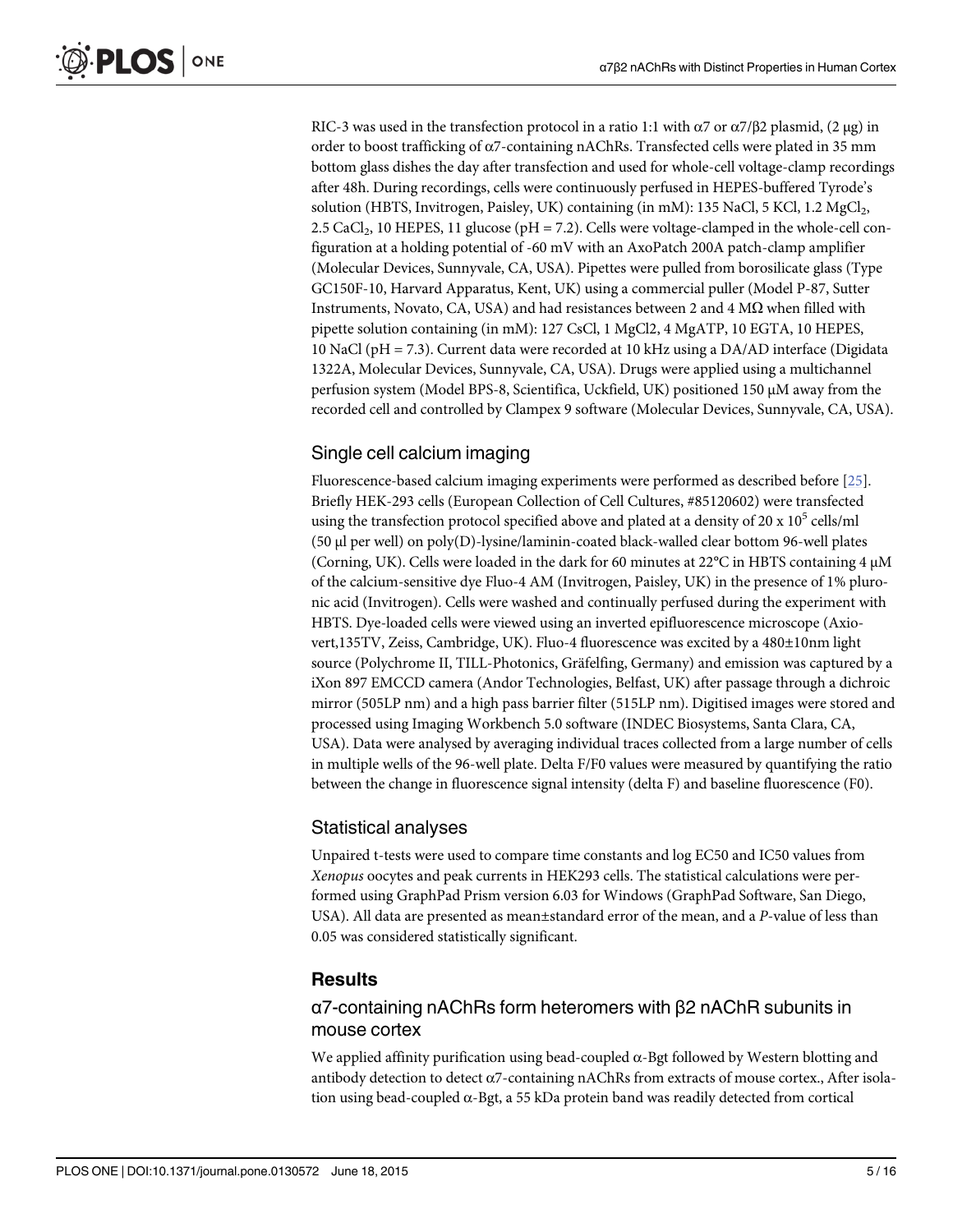<span id="page-7-0"></span>

Fig 1. Bead-coupled α-bungarotoxin selectively purifies α7-containing nAChRs from mouse cortex. (A) Affinity purification was performed with beadcoupled α-bungarotoxin (α-Bgt) on cortical homogenates from  $a^{7+/-}$ ,  $a^{7-/-}$ ,  $β^{2+/-}$ , and  $β^{2-/-}$  mice and the isolated proteins were separated using gel electrophoresis. Subsequent detection using Western blotting demonstrated the presence of the  $\alpha$ 7 and  $\beta$ 2 in the isolates from  $\alpha$ 7<sup>+/+</sup> and  $\beta$ 2<sup>+/+</sup> mice. In isolates from α7<sup>-/-</sup> mice none of these proteins were detected, demonstrating that α-Bgt specifically isolates α7-containing nAChRs, and that the detection of  $β2$  is dependent on the presence of α7 protein. In isolates from  $β2^{-/-}$  mice, there was no detection of  $β2$  protein, confirming the identity of the band isolated using α-Bgt as being β2. The α4 subunit was not detected in any of the isolates, confirming that the presence of β2 protein is not due to non-specific isolation of α4β2 nAChRs. In the original tissue lysates α7, β2, and α4 protein was readily detectable, except that β2 is not detected in β2<sup>-/-</sup> lysates, demonstrating the specificity of the antiserum. A 55 kDa protein was detected in both  $a7^{+/+}$  and  $a7^{+/}$  lysates, as has previously been shown for several other  $a7$  antibodies [\[26,27\]](#page-17-0). (B) α-Bgt affinity purification on cortical homogenates from  $\alpha$ 7<sup>+/+</sup> and a mixture of  $\alpha$ 7<sup>-/-</sup> and β2<sup>-/-</sup> mice. β2 subunits were not detected in the latter. (C) Detection of β2 is evident in HEK293 cells transfectd with the human β2 gene (HEK β2), but not in untransfected cells (HEK). Similarly transfection of GH4 cells with human α7 (GH4 α7) does not alter detection of the band corresponding to β2.

PLOS ONE

homogenates from  $\alpha$ 7<sup>+/+</sup>, but not  $\alpha$ 7<sup>-/-</sup> mice. The absence of the band in  $\alpha$ 7<sup>-/-</sup> mice, clearly indicates that the band corresponds to the  $\alpha$ 7 protein, and thus demonstrates specific isolation of α7-containing receptors using this approach (Fig 1A). The absence of a band corresponding to α7 protein in  $\alpha$ <sup>-/-</sup> mice also demonstrated the specificity of the used anti-α7 antibody in α-Bgt affinity purified samples. Without  $\alpha$ -Bgt affinity purification, a 55 kDa protein band was readily detected in both  $\alpha$ 7<sup>+/+</sup> and  $\alpha$ 7<sup>-/-</sup> lysates, as previously shown for other  $\alpha$ 7 antisera [\[26,27\]](#page-17-0). This could be because the antibody used is raised against a part of the protein coded by exons 1–4, which are not deleted in the  $\alpha$ 7<sup>-/-</sup> mice, although binding of the antibody to other cellular targets sharing a similar epitope cannot be excluded  $[28]$  $[28]$  $[28]$ . Consequently, we were unable to determine the proportion of total  $\alpha$ 7 protein that was isolated by  $\alpha$ -Bgt affinity purification.

We further showed that  $\alpha$ 7-containing nAChRs isolated from the cortex of  $\alpha$ 7<sup>+/+</sup> and  $\beta$ 2<sup>+/+</sup> mice using bead-coupled α-Bgt co-purified with β2 nAChR subunits (Fig 1A). No β2-immunoreactivity was detected in purified extracts from  $\alpha$ 7<sup>-/-</sup> mice, confirming that co-purification of β2 only occurred in the presence of α7 protein. Similarly, no β2-immunoreactivity was detected in isolates from  $\beta 2^{-1}$  mice, confirming the identity of the band isolated using  $\alpha$ -Bgt wild-type mice as being the β2subunit.

The β2 antiserum immunoreacted with two separate bands around the expected molecular weight, but only the lower band was absent in  $\beta 2^{-1}$  lysates, demonstrating that this band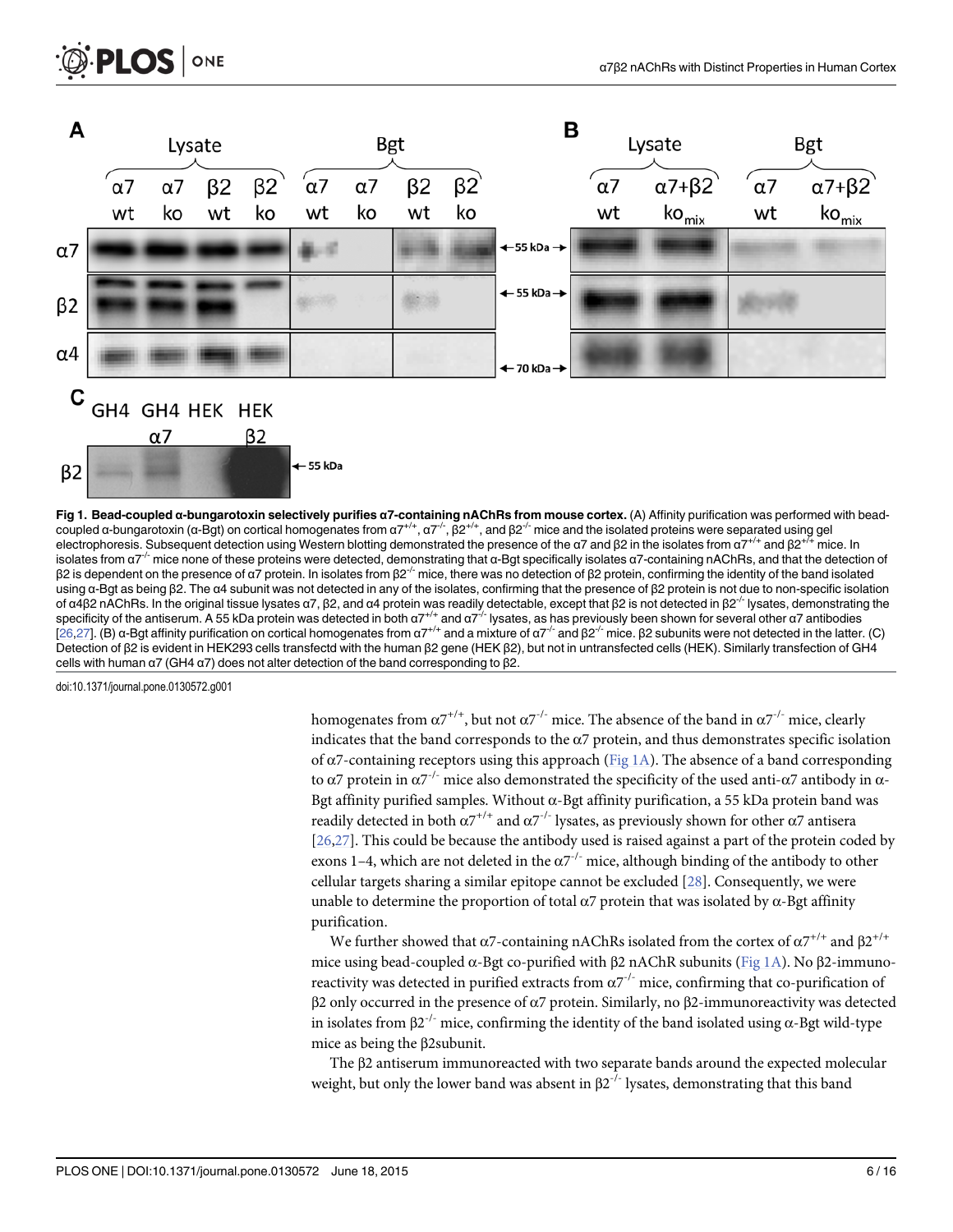<span id="page-8-0"></span>corresponds to the β2 nAChR subunit. This band corresponded to the β2 band observed in α-Bgt affinity purified samples. The  $\alpha$ 4 nAChR subunit was readily detectable in the original tissue lysates used for affinity purification, but was not detected in any of the isolates, suggesting that the presence of β2 subunits is not due to non-specific isolation of  $α4β2$ -containing nAChRs.

Affinity purification performed with a 1:1 mixture of cortical homogenates from  $\alpha$ 7<sup>-/-</sup> and  $β2^{-/-}$  mice revealed no co-purification of  $β2$  nAChR subunits [\(Fig 1B\)](#page-7-0).

To confirm that the  $\beta$ 2 antibody did not detect the  $\alpha$ 7 subunit, we demonstrate that transfection of GH4 cells with human α7 does not alter detection of the band corresponding to β2, whereas expression of β2 in HEK cells is readily detectable ([Fig 1C](#page-7-0)).

# α7-containing nAChRs form heteromers with β2 nAChR subunits in human cortex

We used the same affinity purification method to purify  $\alpha$ 7-containing receptors from two human temporal cortex biopsies (Fig 2), and we were able to show co-purification of β2 nAChR subunits with  $α7$  in extracts from both human cortical biopsies. No bands were detected when performing the affinity purification with uncoupled beads, confirming that the isolation of  $α7$  and  $β2$  was attributable to a specific interaction with  $α$ -Bgt.

No immunore activity for the  $\alpha$ 4 subunit was detected in any of the isolates, confirming that the presence of β2 subunits is not due to non-specific isolation of α4β2-containing nAChRs.

# α7β2 nAChRs display different pharmacology from α7 nAChRs in Xenopus oocytes

When human α7 nAChR cDNA was expressed in oocytes, rapid activation and desensitization within about a second back to baseline was observed upon application of 1 mM ACh. Similarly, the selective α7 nAChR partial agonist compound B  $[25]$  $[25]$  $[25]$  at 100 μM evoked a rapidly activated inward current that also completely desensitized back to baseline [\(Fig 3A\)](#page-9-0). In oocytes expressing both α7 and β2 nAChR subunits, 1 mM ACh induced a rapidly activating inward current that desensitized back to baseline, but the peak current responses were smaller and the speed of desensitization was slower than that of  $\alpha$ 7 homomers [\(Fig 3B](#page-9-0)). Compound B at 100 μM also induced a rapidly activating inward current, but again the α7β2 nAChR-mediated response were smaller and desensitized slower than that of  $\alpha$ 7 homomers. When fitted to a mono-exponential function,



Fig 2. α7-containing nAChRs form heteromers with β2 nAChR subunits in human cortex. Magnetic beads covalently coupled with α-bungarotoxin (α-Bgt) or uncoupled beads (PBS) were incubated with homogenates from human temporal cortex (two separate identical experiments are shown) and the isolated proteins were separated using gel electrophoresis. Subsequent detection Western blotting demonstrated the presence of the α7 and β2 from samples isolated using α-Bgt-coupled, but not uncoupled beads. The α4 subunit was not detected in any of the isolates, confirming that the presence of β2 protein is not due to nonspecific isolation of α4β2 nAChRs.

doi:10.1371/journal.pone.0130572.g002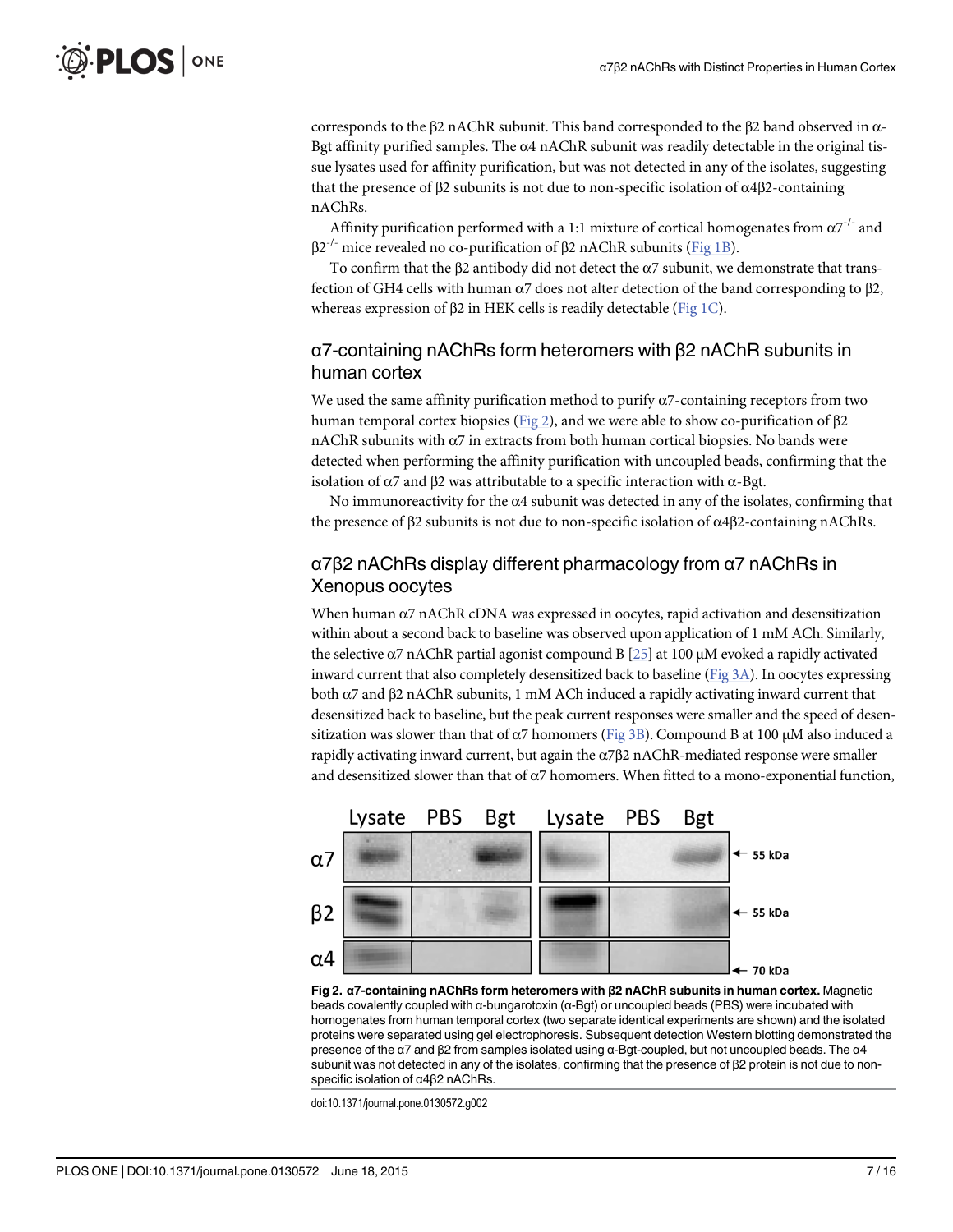<span id="page-9-0"></span>



[Fig 3. R](#page-8-0)esponses of human α7 and α7β2 nAChRs to the nAChR agonists acetylcholine (ACh) and compound B in Xenopus oocytes. A) 1 mM ACh and 100 mM compound B evoke rapidly activating and desensitizing inward currents in oocytes expressing human α7 nAChRs. B) 1 mM ACh and 100 μM compound B evoke rapidly activating and desensitizing inward currents in oocytes expressing human α7β2 (1:10) nAChRs. C) Time constants for the decay phases of the responses to ACh (n = 6) and compound B (n = 3) for α7 and α7β2 nAChRs when fitted to a mono-exponential function. \*\*\* P<0.001 and \* P<0.05 indicates significant difference in an unpaired t-test.

time constants for the decay phases of the responses to 1 mM ACh and 100 μM compound B were significantly slower for  $\alpha$ 7β2 compared to  $\alpha$ 7 nAChRs (P<0.001 and P<0.05, respectively, Fig 3C. The time constants of desensitization for both nAChR subtypes did not differ significantly depending on the agonist used.

Concentration-response curves for the two human receptors were measured for the agonists ACh, carbachol, choline, epibatidine, and compound B ( $Fig 4$ ). Each concentration of agonist was applied for 2 seconds and peak current amplitudes were normalized to the average peak amplitude of a control 1 mM ACh induced current that were evoked before and after each concentration of test compound. Fitting the normalized responses to the Hill equation revealed that carbachol, choline and compound B had lower Emax in  $\alpha$ 7β2 nAChRs compared to  $\alpha$ 7 nAChRs, and that epibatidine and compound B had significantly lower  $EC_{50}$ . Estimated parameters for  $EC_{50}$ , Emax, and slope factor are summarized in [Table 1](#page-11-0).

Similarly, concentration-response curves were also obtained for the antagonists DHβE and MLA ([Fig 5](#page-12-0)). Various concentrations of antagonist were pre-applied for 1 min upon which it was co-applied with 1 mM ACh. Responses to 1 mM ACh in the presence of antagonist were normalized to the average of the 1 mM ACh-induced responses that were evoked before and after each antagonist application. Fitting the normalized responses to the Hill equation revealed that DHβE had significantly higher while MLA had significantly lower potency for  $\alpha$ 7β2 compared to  $\alpha$ 7 nAChRs (P<0.01 and P<0.05, respectively).

One minute pre-application with 3  $\mu$ M of the  $\alpha$ 7 nAChR positive allosteric modulator PNU120596 resulted in a large potentiation of 1 mM ACh-induced response in an oocyte expressing hα7 nAChRs (2.5 ± 0.9 fold; n = 3,  $Fig 6A$ ). 3 μM PNU120596 also potentiated human α7β2 nAChRs to a large extent  $(4.7 \pm 2.8 \text{ fold}; n = 3, \text{Fig } 6B)$ , but this was not significantly different from the response to  $h\alpha$ 7 nAChRs.

# α7β2 nAChRs display different pharmacology from α7 nAChRs in HEK293 cells

Expression of  $\alpha$ 7 nAChRs in HEK293 cells was initially shown by using single cell calcium imaging responses to co-application of compound B and the α7 selective positive allosteric modulator PNU120596. [\(Fig 7A and 7B\)](#page-14-0). As shown previously [\[29\]](#page-17-0) co-expression of  $\alpha$ 7 with RIC-3 greatly enhanced the efficiency of the expression, as shown in our experiment by the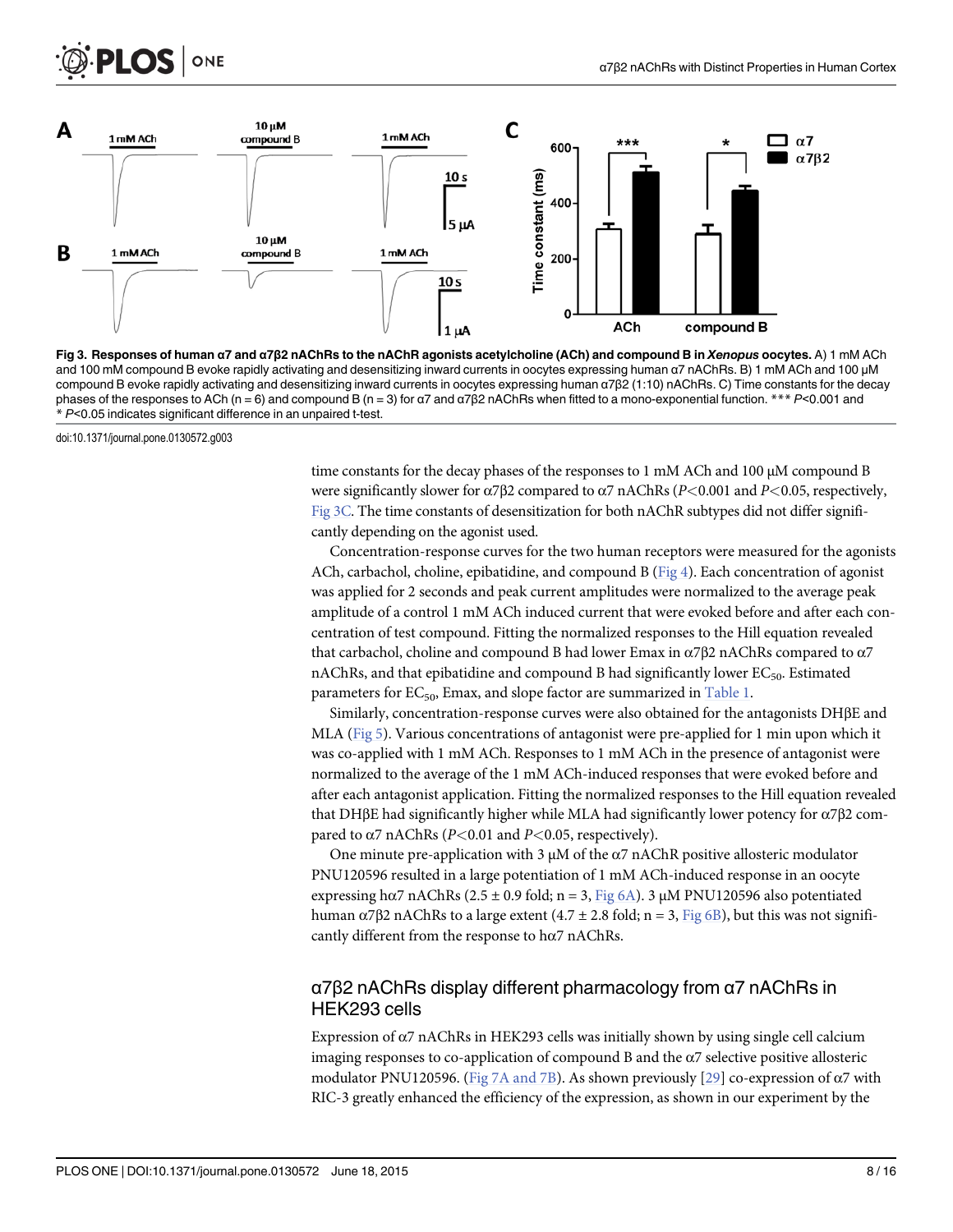<span id="page-10-0"></span>

[Fig 4. C](#page-9-0)oncentration-response curves of nAChR agonists on human α7 and α7β2 nAChRs in Xenopus oocytes. Acetylcholine (ACh), carbachol, choline, epibatidine and compound B were applied in various concentrations to Xenopus oocytes expressing α7 (filled circles) and α7β2 (1:10, empty circles) nAChRs. All responses were normalized to the peak amplitude of a 1 mM control ACh-induced ion current in the respective oocyte.

large increase in the number of responding cells (44.9±0.8% in the presence vs 3.3±0.3% in the absence of RIC-3 respectively). Therefore, all subsequent experiments used RIC-3 as a coexpression cDNA. The amplitude of the agonist/modulator combination was very large while application of the compound B alone did not elicit any calcium fluxes. This is in agreement with previous studies  $[25]$  that showed that the transient nature of the  $\alpha$ 7 nAChR response is not sufficient to generate calcium fluxes that can be detected in this type of assay. We then compared directly the expression and relative response amplitudes of the  $\alpha$ 7 and  $\alpha$ 7β2 ([Fig 7C](#page-14-0) [and 7D](#page-14-0)). Co-expression of  $\alpha$ 7 and  $\beta$ 2 caused a significant reduction in the number of responding cells (from 43.0±3.9% to 8.4±1.6%). The reduction in expression efficacy was not caused by a decrease in the amplitude of responses induced by epibatidine  $(2.09\pm0.09$  and  $2.32\pm0.03$  dF/ F0 for α7 and α7β2, respectively) or compound B (1.88±0.04 and 2.08±0.03 dF/F0, respectively) in the presence of the potentiator ([Fig 7D\)](#page-14-0).

When expressed in HEK293 cells  $\alpha$ 7 nAChRs rapidly activated upon application of 10  $\mu$ M epibatidine and desensitized within about a second back to baseline. The selective  $\alpha$ 7 nAChR agonist compound B at 10 μM evoked a similar rapidly activated inward current that also completely desensitized to baseline ([Fig 7E\)](#page-14-0). In HEK293 cells expressing α7β2 nAChRs 10 μM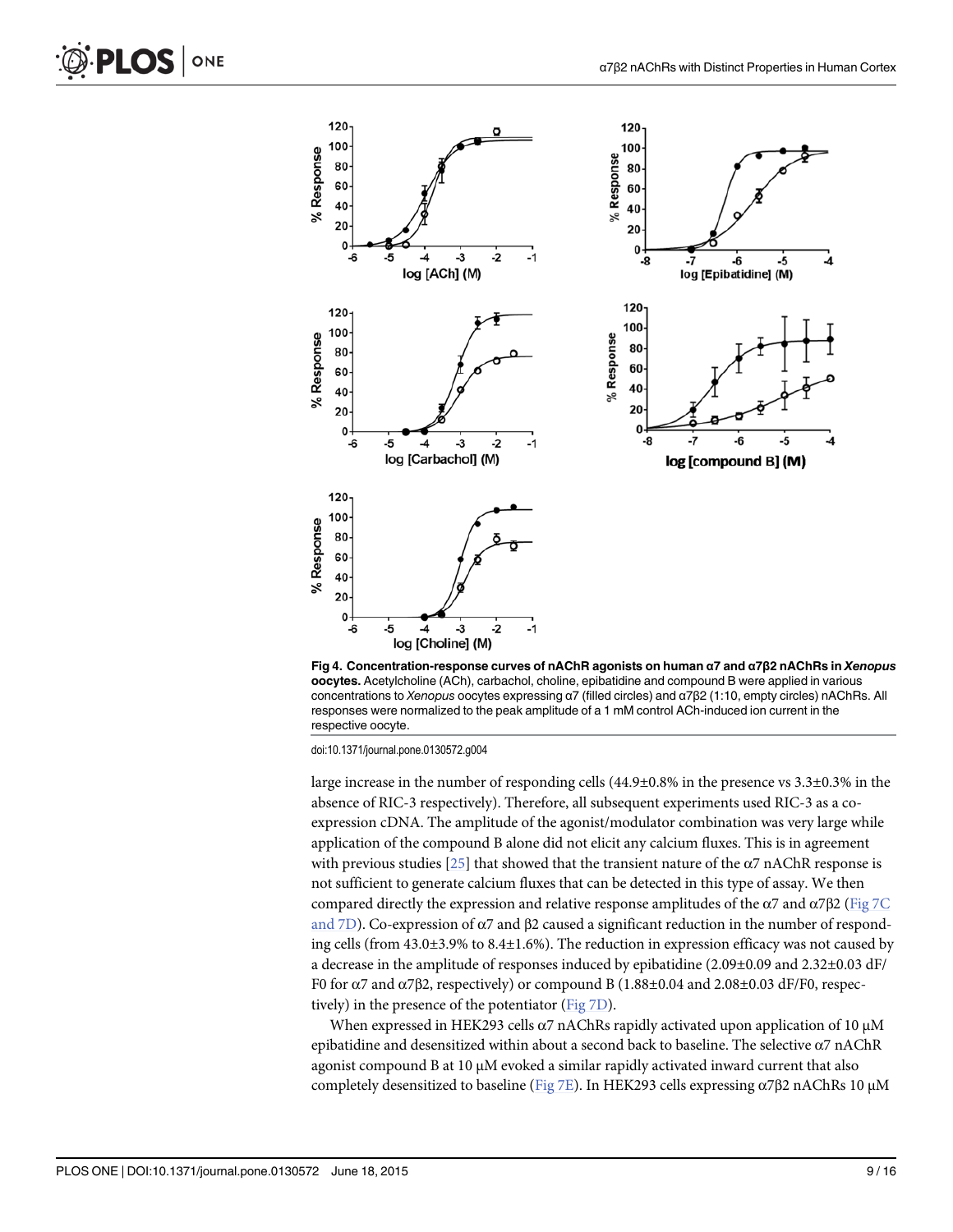<span id="page-11-0"></span>

|                    |                           | $h\alpha$ 7 |                 |   |                           | $h\alpha$ 7 $\beta$ 2 (1:10) |                 |                |           |
|--------------------|---------------------------|-------------|-----------------|---|---------------------------|------------------------------|-----------------|----------------|-----------|
| Agonist            | $EC50$ ( $\mu$ M)         | Emax $(\%)$ | nH              | n | $EC50$ ( $\mu$ M)         | Emax $(\%)$                  | nH              | n              | p         |
| <b>ACh</b>         | 113 (78-163)              | $106 \pm 6$ | $1.17 \pm 0.18$ | 3 | 171 (138-211)             | $109 + 3$                    | $1.70 \pm 0.25$ | 3              | 0.19      |
| Carbachol          | 779 (598-1013)            | $118 \pm 5$ | $1.60 \pm 0.25$ | 3 | 923 (781-1090)            | $76 \pm 2$                   | $1.39 \pm 0.13$ | 5              | 0.34      |
| <b>Choline</b>     | 972 (888-1064)            | $108 \pm 2$ | $2.09 \pm 0.19$ | 3 | 1350 (1039-1755)          | $75 \pm 4$                   | $1.74 \pm 0.32$ | $\overline{4}$ | 0.18      |
| <b>Epibatidine</b> | $0.54(0.25 - 0.89)$       | $98 \pm 1$  | $2.70 \pm 0.13$ | 4 | $(1.5 - 3.8)$             | $99 \pm 7$                   | $1.01 \pm 0.15$ | 3              | $0.046*$  |
| Comp. B            | $0.28(0.15 - 0.51)$       | $88 \pm 5$  | $1.14 \pm 0.39$ | 6 | $9.8(4.9 - 19.6)$         | $65 \pm 21$                  | $0.53 \pm 0.18$ | 6              | $0.039*$  |
| Antagonist         | IC50 ( $\mu$ M)           |             | nH              | n | 2.4 IC50 ( $\mu$ M)       |                              | nH              | n              |           |
| <b>DHßE</b>        | $47(41 - 53)$             |             | $2.74 \pm 0.31$ | 3 | $18(14 - 23)$             |                              | $1.09 \pm 0.14$ | 3              | $0.003**$ |
| <b>MLA</b>         | 0.00089 (0.00074-0.00108) |             | $1.69 \pm 0.20$ | 3 | $0.0013(0.0011 - 0.0015)$ |                              | $1.60 \pm 0.19$ | 3              | $0.044*$  |

#### [Table 1.](#page-9-0) Summary of agonist and antagonist concentration-response curves on human α7 and α7β2 nAChRs expressed in Xenopus oocytes.

All responses were normalized to the peak amplitude of a 1 mM control ACh-induced ion current. Antagonists were first pre-applied for 1 min followed by co-application with 1 mM ACh. During curve fitting of agonist data the bottom of the curves were constrained to 0 and curve fitting of antagonist data was performed by constraining the top and the bottom of the curves at 100 and 0%, respectively. T-tests on EC50 and IC50 data was performed on log EC50 and log IC50 values. Statistical significance

\* P<0.05

\*\* P<0.005.

doi:10.1371/journal.pone.0130572.t001

epibatidine induced a slowly activating inward current that reached a plateau before desensitizing. Compound B at 10 μM induced a very small slowly activating current with a very slow desensitization. Analysis of the peak currents normalized to the response to 10 μM epibatidine, revealed a much reduced current in response to compound B in  $α7β2$  compared with  $α7$  transfected cells  $(P<0.05,$  [Fig 7F](#page-14-0)).

#### **Discussion**

We demonstrate that native human cortical  $\alpha$ 7-containing nAChRs can form a complex with β2 nAChR subunits. This is the first evidence for the presence of native α7β2 nAChR heteromers in the human cortex. We further show that human  $\alpha$ 7 and  $\alpha$ 7 $\beta$ 2 nAChRs display marked pharmacological and kinetic differences in heterologous expression systems.

Previous studies have shown that  $\alpha$ 7 and  $\beta$ 2 nAChR subunits co-immunoprecipitate from the rat and mouse brain  $[16,20]$  $[16,20]$ . However, these studies employed α7 and β2 antibodies that have been shown to stain knock-out tissue  $[26,27]$  $[26,27]$  $[26,27]$  $[26,27]$  $[26,27]$ , which demands skepticism regarding coimmunoprecipitation results obtained using such antibodies. We used affinity purification with the highly selective  $α7$  nAChR antagonist  $α$ -Bgt to determine that  $α7$  and  $β2$  nAChR subunits co-purify from mouse cortex. We validated the method by showing that genetic ablation of either α7 or β2 abolished this co-purification and by showing that α4 subunits were not copurified, indicating that the co-purification of β2 protein was not due to non-specific purification of α4β2 nAChRs. To confirm that the α7β2 complex occurred in vivo, we show that α-Bgt affinity purification on an extract containing tissue from both  $\alpha$ <sup>-/-</sup> and  $\beta$ 2<sup>-/-</sup> mice does not yield co-purification of β2 subunits. We further demonstrated that the antibodies used for detection of α7 and β2 nAChR subunits were specific under the conditions used.

Importantly, we were also able to demonstrate co-purification of α7 and β2 nAChR subunits from human temporal cortex, indicating that native α7β2-containing nAChR heteromers are present in the human cortex. This finding complements a recent study demonstrating the existence of α7β2-containing nAChR heteromers in the human basal forebrain [[21](#page-17-0)], and since the basal forebrain projects widely to the cortical mantle [[30](#page-17-0)], this suggests that at least part of the α7β2 nAChRs in the cortex might stem from cell bodies in the basal forebrain. Since α-Bgt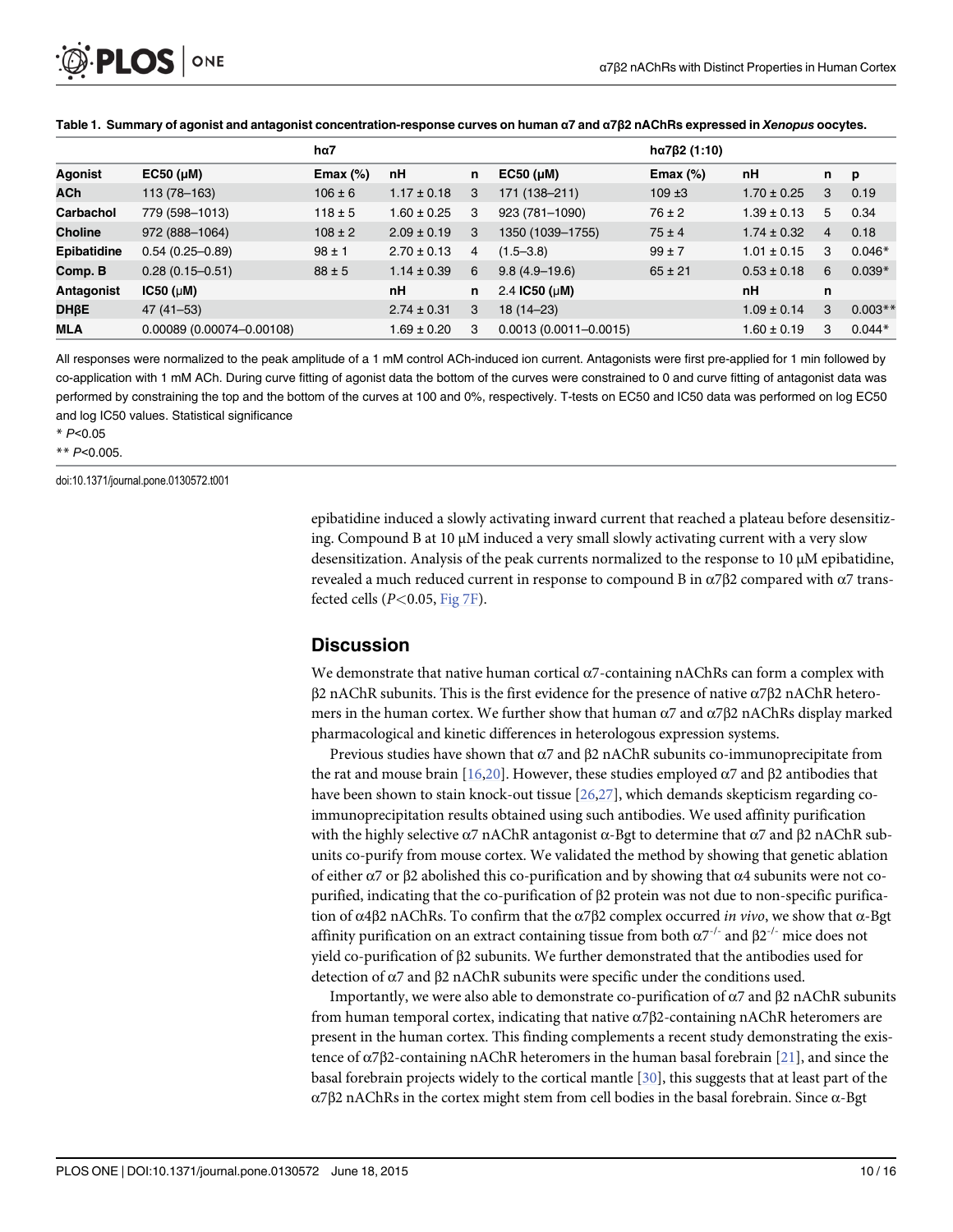<span id="page-12-0"></span>



[Fig 5. E](#page-9-0)ffect of antagonists on human α7 and α7β2 nAChRs in Xenopus oocytes. Inhibition curves for dihydro-β-erythroidine (DhβE) and methyllycaconitine (MLA) on α7 (filled circles) and α7β2 (1:10, empty circles) nAChRs. Co-expression of α7β2 nAChR subunits lead to a significantly decreased IC<sub>50</sub> for DhβE (P<0.01), and an increased IC<sub>50</sub> for MLA (P<0.05) compared to  $\alpha$ 7 nAChR homomers.

binds to the interface between  $α7$  subunits [[31](#page-17-0)], we cannot use  $α$ -Bgt to detect protein from nAChR subunits that do not have α7-α7 interfaces, i.e. receptors that contain one or two α7 subunits which are not adjacent in the receptor structure. Therefore, we cannot preclude the presence of other α7-containing heteromeric nAChRs in addition to α7β2 nAChRs.

Co-purification of subunits does not prove that the subunits form functional receptors, but the potential presence of functional  $\alpha$ 7 $\beta$ 2 nAChR heteromers in the human brain raises the possibility that compounds developed as selective ligands for  $\alpha$ 7 nAChR homomers may also affect heteromeric receptors in the human brain. To study the pharmacological consequences of incorporation of β2 subunits into α7-containing nAChRs, electrophysiological recordings were performed with human α7 and β2 subunits expressed in Xenopus oocytes and HEK293 cells. In order to compare the present human  $\alpha$ 7 $\beta$ 2 nAChR data with previously reported rat α7β2 nAChR data [[15](#page-16-0)[,19](#page-17-0)], we measured peak-amplitudes of agonist-induced ion currents rather than the net charge to create concentration-response curves. Peak responses and rate of desensitization for α7β2 nAChR heteromers were generally lower than those of homomeric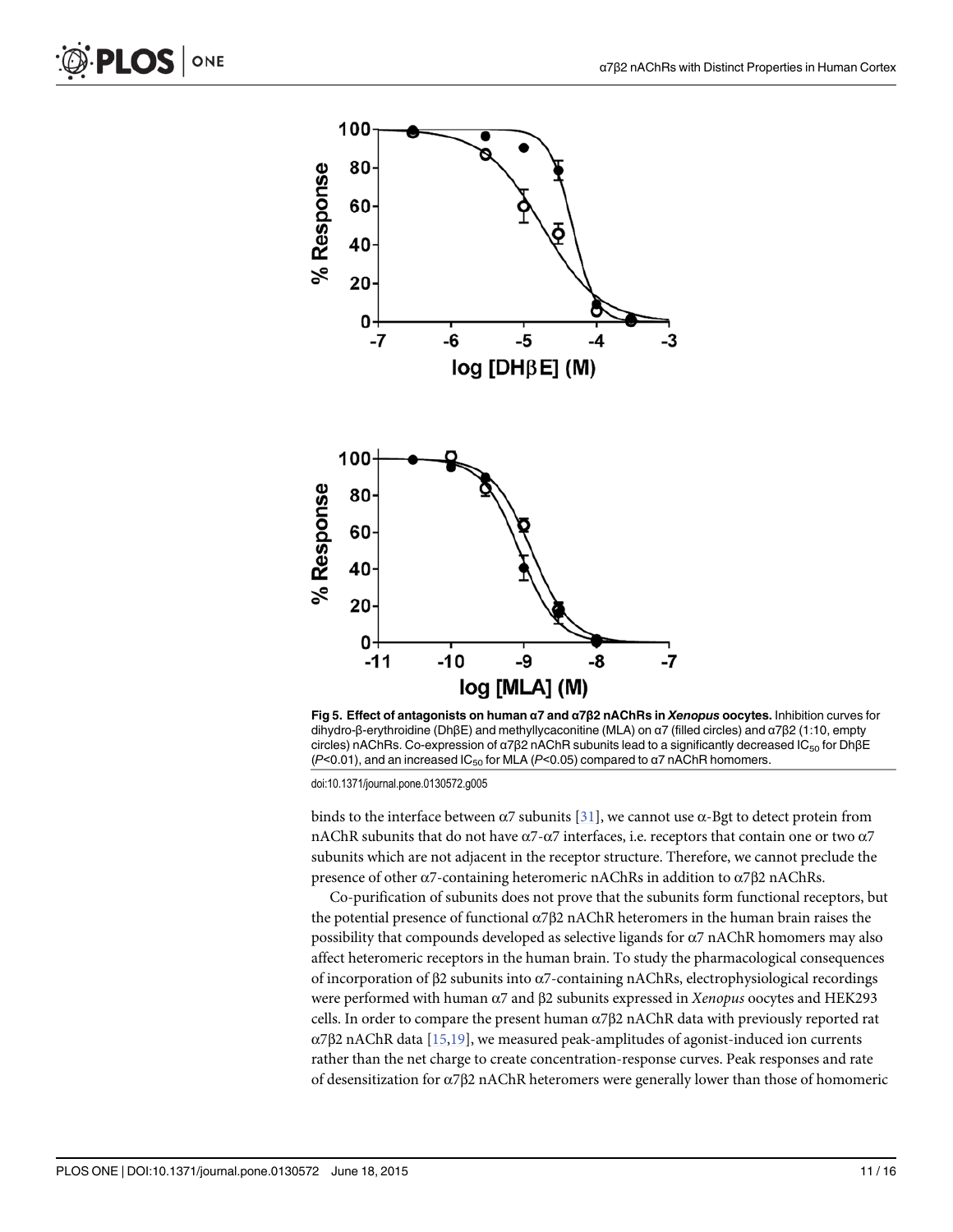<span id="page-13-0"></span>

[Fig 6. P](#page-9-0)otentiation of human α7 and α7eβ2 nAChRs in Xenopus oocytes by the allosteric potentiator PNU120596. A) A control response was evoked by applying 1 mM ACh to an α7 nAChR expressing oocyte. After a 3 min wash period 3 μM PNU120596 was applied to the same oocyte and after 1 min PNU120596 was co-applied with 1 mM ACh. In the presence of PNU120596 the peak of the 1 mM ACh-induced response was largely potentiated. B) A control response was evoked by applying 1 mM ACh to an α7β2 nAChR expressing oocyte. After a 3 min wash period 3 μM PNU120596 was applied to the same oocyte and after 1 min PNU120596 was co-applied with 1 mM ACh. In the presence of PNU120596 the peak of the 1 mM ACh response was largely potentiated.

α7 nAChRs, which is in line with results from previous studies expressing mammalian α7β2 nAChRs in oocytes [[15,18](#page-16-0)[,19\]](#page-17-0). Also in line with previous studies, the concentration-response curve for ACh was similar for human  $\alpha$ 7 $\beta$ 2 and  $\alpha$ 7 nAChRs, whereas the full  $\alpha$ 7 agonists carbachol and choline were only partial agonists on  $α7β2$  nAChRs.

Furthermore, the selective  $\alpha$ 7 partial agonist compound B had a lower efficacy at  $\alpha$ 7 $\beta$ 2 compared to  $\alpha$ 7 nAChRs, whereas the non-selective nAChR ligand epibatidine was a full agonist on both  $\alpha$ 7β2 and  $\alpha$ 7 nAChRs. Similar results have been shown with rat  $\alpha$ 7β2 nAChRs [[19\]](#page-17-0), with two notable differences: compound B has much higher efficacy on human compared to rat  $\alpha$ 7β2 nAChRs, and the concentration-response curves for compound B and epibatidine on human  $α7β2$  nAChRs were less steep than observed with rat  $α7β2$  nAChRs, resulting in an increased  $EC_{50}$  [[19](#page-17-0)].

Co-expression of  $\alpha$ 7β2 nAChR subunits lead to a decreased IC<sub>50</sub> of the  $\alpha$ 4β2 preferring antagonist DHβE in Xenopus oocytes, which corroborates that β2 subunits are incorporated into  $\alpha$ 7-containing nAChRs. The IC<sub>50</sub> of MLA was slightly increased in  $\alpha$ 7 $\beta$ 2 nAChRs, which may be the result of a decreased number of binding sites compared to α7 homomers, due to the incorporation of β2 subunits.

Since expression of nAChRs in Xenopus oocytes have several limitations, including the possible formation of different subunit stoichiometries, and a current contribution from calcium-dependent chloride channels [[32,33](#page-17-0)], we also investigated the function of  $\alpha$ 7 versus  $\alpha$ 7 $\beta$ 2 nAChRs expressed in the mammalian cell line HEK293. In HEK293 cells, epibatidine exhibited similar peak response currents in  $\alpha$ 7 and  $\alpha$ 7 $\beta$ 2 nAChR expressing cells, which differs from the 5 fold difference seen in Xenopus oocytes, whereas α7β2 nAChRs displayed a reduced current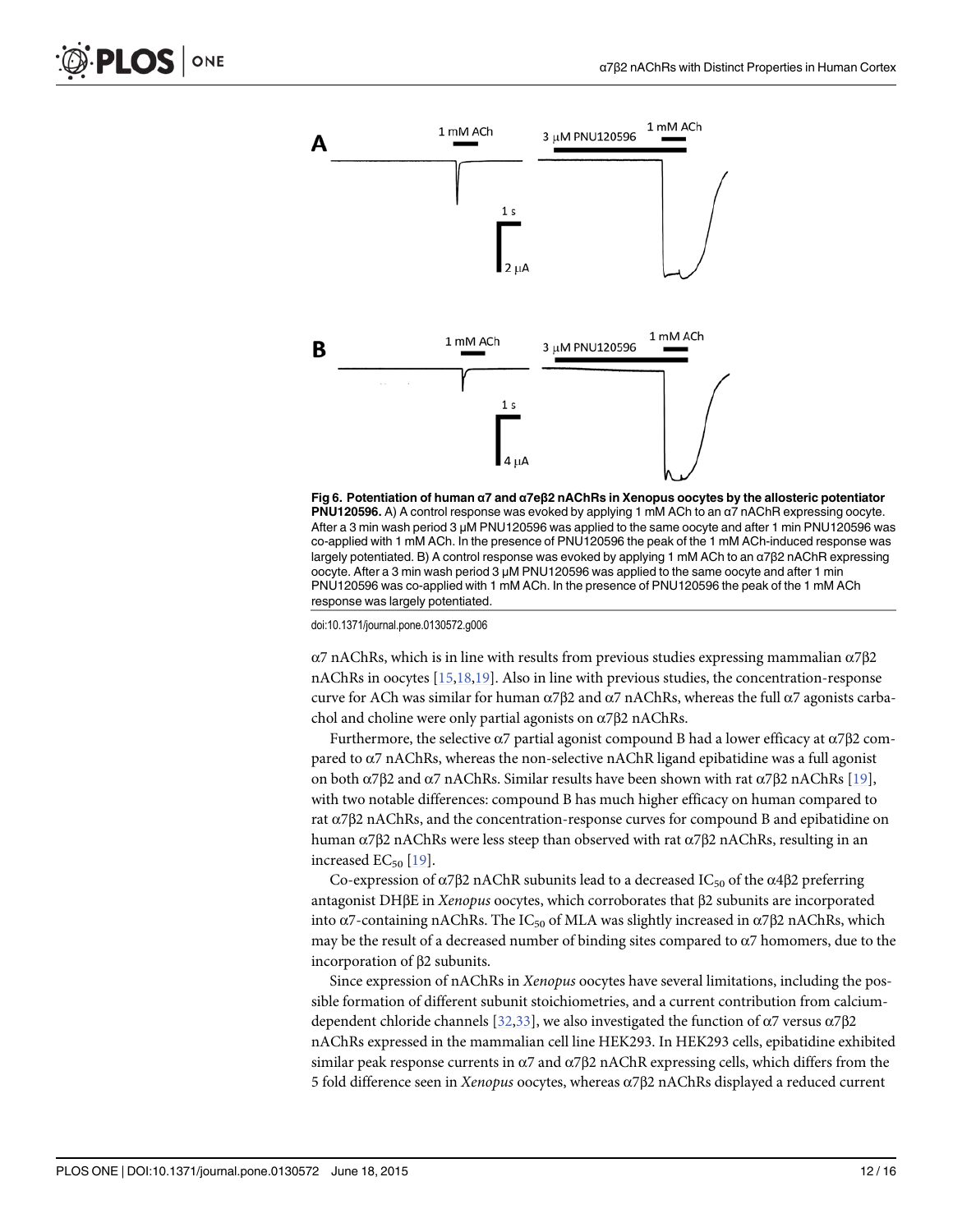# <span id="page-14-0"></span>PLOS ONE



[Fig 7. R](#page-9-0)esponses of human α7 and α7β2 nAChRs to the nAChR agonists epibatidine and compound B and the modulator PNU120596 in HEK293 cells. A) Efficiency of α7 expression was determined as the number of regions of interest (outlined in red in the left panel images) showing a fluorescence increase above a threshold of 0.1 ΔF/F0 following application of compound B and PNU-120596. Representative single cell traces are shown for the two transfection conditions with α7 alone and the combination of α7 and RIC-3. B) Relative expression efficiency for the experiment described in A. C) Expression efficiency in HEK293 cells transfected with either α7 or α7β2 cDNA in the presence of RIC-3. D) The corresponding relative response amplitude for the two types of transfected cells obtained following co-application of either epibatidine (10 uM) or compound B (1 uM) and the α7 positive allosteric modulator PNU-120596 (10 uM). For data presented in panels A-D n = 3 for each experimental condition. E) Representative patch clamp recordings showing responses to the application of either epibatidine (10 M) or compound B (10 M) to cells expressing α7 (top traces) or α7β2 (bottom trace) receptors. F) Averaged normalized data for the traces shown in E corresponding to 3 cells (out of 8 recorded for the α7 and 13 recorded for the α7β2 transfected cells) that responded to the agonist application and were considered for analysis. Peak currents corresponding to application of compound B were normalised to the 1<sup>st</sup> epibatidine application. \* P<0.05 indicates significant difference in an unpaired t-test.

doi:10.1371/journal.pone.0130572.g007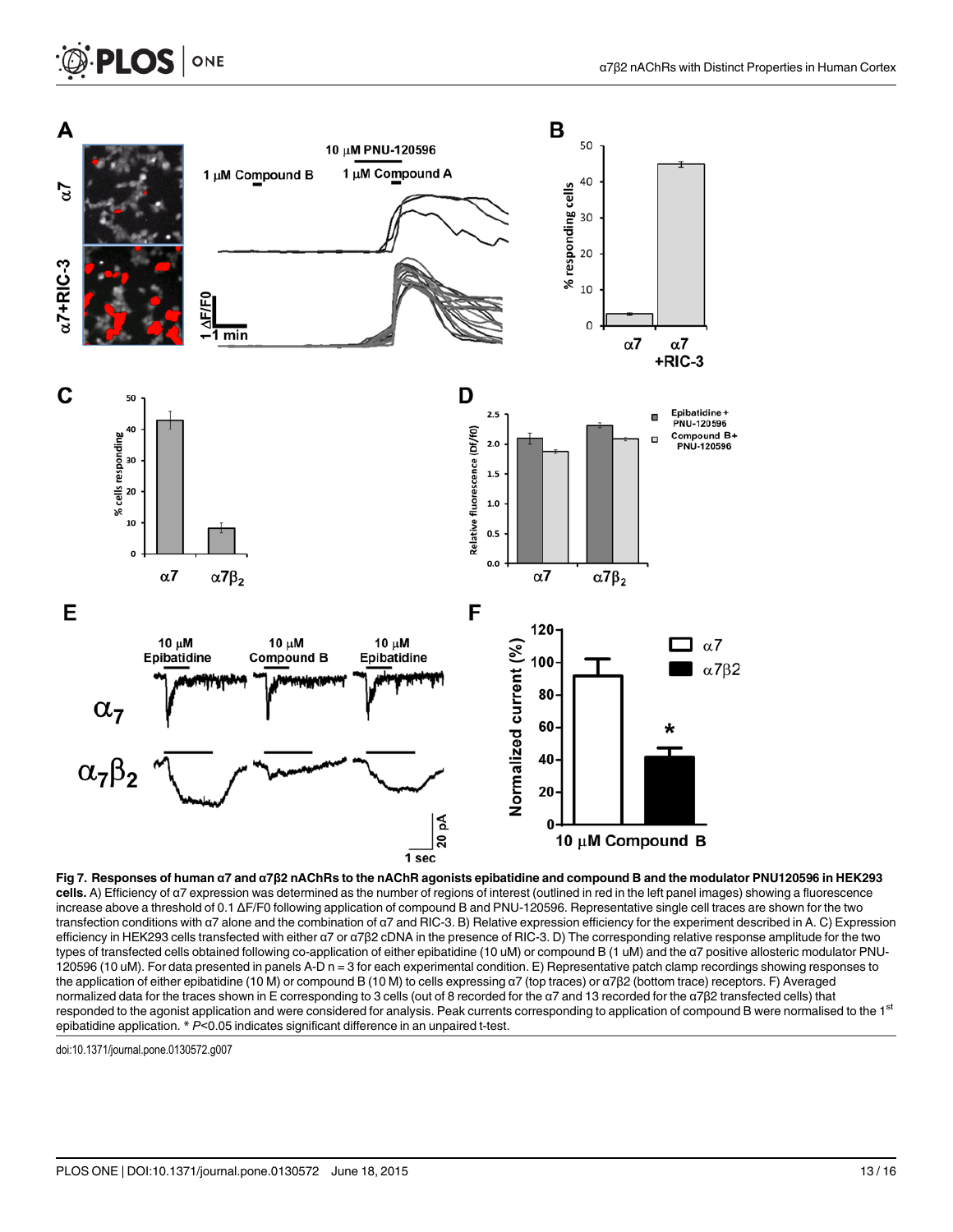<span id="page-15-0"></span>response to compound B compared to  $\alpha$ 7 nAChR homomers. But more strikingly, the profile of the response to epibatidine and compound B was completely different in HEK293 cells compared to Xenopus oocytes. The  $\alpha$ 7 $\beta$ 2 nAChRs displayed a slow rise and decay phase, resulting in a very long response time, which was not seen with  $\alpha$ 7 homomers. These data demonstrate a much more pronounced kinetic difference between  $\alpha$ 7 $\beta$ 2 and  $\alpha$ 7 nAChRs than is evident when the receptors are expressed in Xenopus oocytes [\[18\]](#page-16-0), and suggest that  $\alpha$ 7 $\beta$ 2 nAChRs in the human brain may display markedly different kinetics from α7 nAChR homomers. Importantly, the slow kinetics observed for  $\alpha$ 7 $\beta$ 2 may facilitate activation of Ca<sup>2+</sup>-dependent intracel-lular signalling and neuronal excitability [\[34\]](#page-17-0), suggesting that the α7β2 nAChR may affect neuronal excitability to a much larger degree than α7 nAChR homomers. The number of responding HEK293 cells expressing α7β2 was much lower compared to those expressing α7 nAChRs. This may reflect the fact that they expressed did not have  $\alpha$ 7- $\alpha$ 7 interfaces, which might be required for full activation of  $\alpha$ 7 $\beta$ 2 nAChR [\[18,](#page-16-0)[21\]](#page-17-0), or it could be due to potential dominant negative effects of β2 presence on the assembly and trafficking of the receptors.

The α7β2-containing nAChRs constitute a particularly interesting molecular target for three main reasons: 1)  $\alpha$ 7 $\beta$ 2 nAChRs are found in the basal forebrain [\[16](#page-16-0)] where it has been shown that  $\alpha$ 7 and  $\beta$ 2 mRNA is co-expressed in the vast majority of the cholinergic cells [[35](#page-17-0)]. Thus, modulation of  $\alpha$ 7 $\beta$ 2 nAChR heteromers offers the opportunity to selectively modulate activation of cholinergic neurons in the basal forebrain, which are important for attention and other cognitive functions [[36](#page-17-0)]. 2) Nanomolar concentrations of  $\mathbf{A}\mathbf{\beta}_{1-42}$  are able to block activation of  $\alpha$ 7β2 nAChR heteromers, suggesting that this receptor may be uniquely affected in Alz-heimer's disease [[16](#page-16-0)[,20\]](#page-17-0). 3) Compared with  $\alpha$ 7 homomers, the  $\alpha$ 7 $\beta$ 2 nAChR heteromers exhibit high sensitivity to volatile anaesthetics [ $37$ ], suggesting that  $\alpha$ 7 $\beta$ 2 nAChR heteromers in the brain may be targets for anaesthetic action.

The presence of  $\alpha$ 7β2 nAChR heteromers in the human cortex highlights the relevance of studying this receptor in relation to schizophrenia and Alzheimer's disease. However, such studies are hampered by the lack of  $\alpha$ 7 $\beta$ 2 nAChR selective compounds. All nAChR compounds tested so far display either unaltered or decreased current responses or  $EC_{50}$  on  $\alpha$ 7 $\beta$ 2 heteromeric compared to  $\alpha$ 7 homomeric nAChRs [\[15,18](#page-16-0),[19](#page-17-0)]. It has further been shown that for ACh, the β2 subunits do not contribute to a binding site on the receptor, such that α7β2 nAChR heteromers are only activated by their  $\alpha$ 7- $\alpha$ 7 interfaces [[18](#page-16-0)]. Further efforts are necessary to reveal the impact of α7β2 nAChR heteromers on cholinergic signalling in the brain, and whether novel agonists can activate these receptors through their  $\alpha$ 7- $\beta$ 2 interface(s). If possible, this would offer the exciting possibility of selective activating a distinct subpopulation of nAChRs in cholinergic cells, which may be important for cognitive function, and the function of which may be hampered in Alzheimer's disease.

In conclusion, we have demonstrated the presence of α7β2-containing heteromeric nAChRs in the human cortex. Future studies will reveal which brain regions and cell types contain these novel complexes as well as their physiological importance.

## Acknowledgments

The authors would like to thank Maria Nørnberg for providing technical assistance, Dr. Imad Damaj for kindly providing tissue from transgenic mice (this tissue was the only mouse tissue used in our work), and Dr. Cecilia Gotti for kindly providing the β2 antiserum.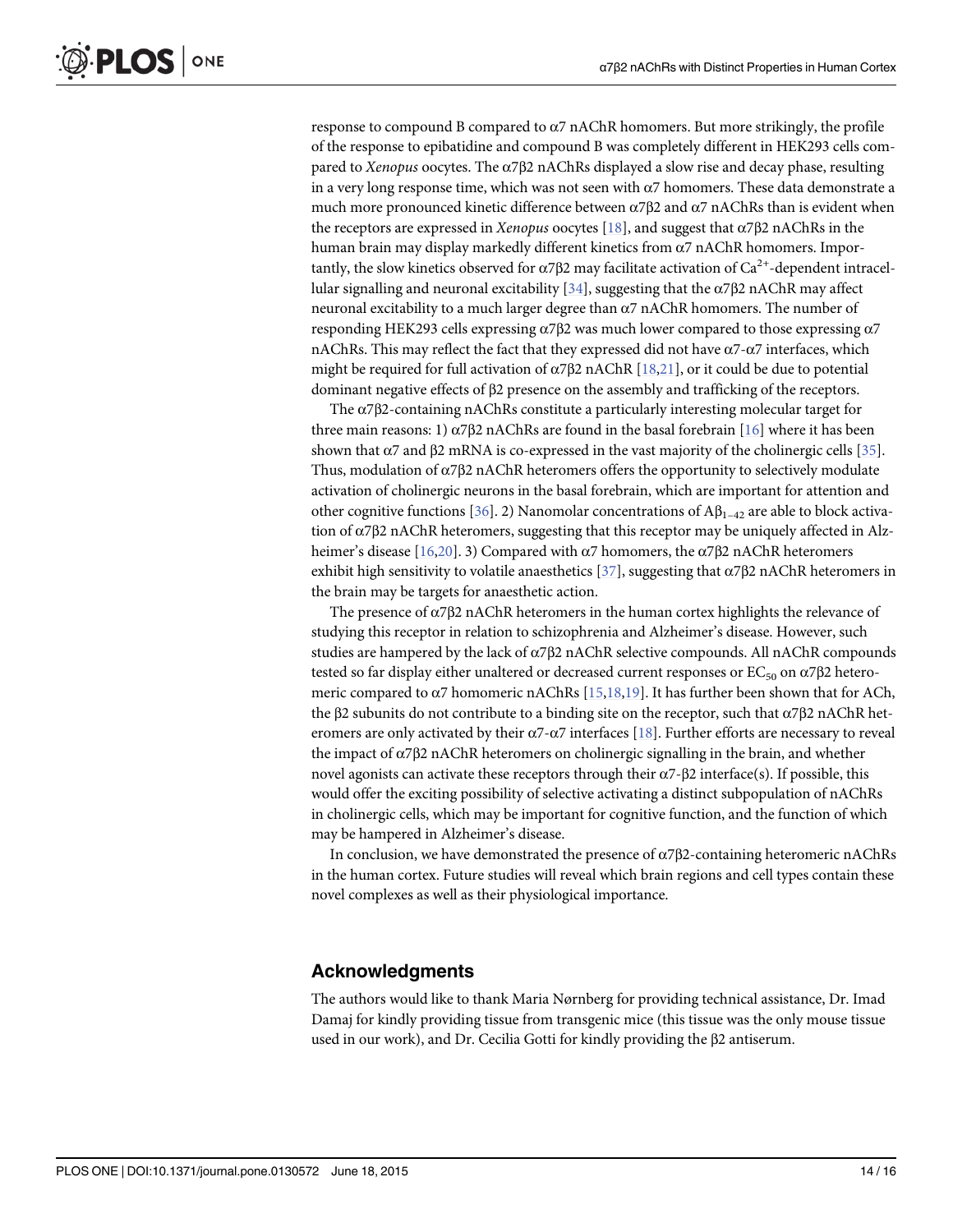### <span id="page-16-0"></span>Author Contributions

Conceived and designed the experiments: MST RZ DU GG ES JDM. Performed the experiments: MST RZ DU MMJ. Analyzed the data: MST RZ DU MMJ. Contributed reagents/materials/analysis tools: LHP. Wrote the paper: MST RZ JW JDM.

#### References

- [1.](#page-3-0) Albuquerque EX, Pereira EFR, Alkondon M, Rogers SW. Mammalian nicotinic acetylcholine receptors: from structure to function. Physiol Rev. 2009; 89: 73–120. doi: [10.1152/physrev.00015.2008](http://dx.doi.org/10.1152/physrev.00015.2008) PMID: [19126755](http://www.ncbi.nlm.nih.gov/pubmed/19126755)
- [2.](#page-3-0) Gotti C, Clementi F. Neuronal nicotinic receptors: from structure to pathology. Prog Neurobiol. 2004; 74: 363–96. doi: [10.1016/j.pneurobio.2004.09.006](http://dx.doi.org/10.1016/j.pneurobio.2004.09.006) PMID: [15649582](http://www.ncbi.nlm.nih.gov/pubmed/15649582)
- [3.](#page-3-0) Thomsen MS, Christensen DZ, Hansen HH, Redrobe JP, Mikkelsen JD. alpha(7) Nicotinic acetylcholine receptor activation prevents behavioral and molecular changes induced by repeated phencyclidine treatment. Neuropharmacology. Elsevier Ltd; 2009; 56: 1001–1009. doi: [10.1016/j.neuropharm.2009.](http://dx.doi.org/10.1016/j.neuropharm.2009.02.003) [02.003](http://dx.doi.org/10.1016/j.neuropharm.2009.02.003)
- [4.](#page-3-0) Lendvai B, Kassai F, Szájli A, Némethy Z. α7 nicotinic acetylcholine receptors and their role in cognition. Brain Res Bull. Elsevier Inc.; 2013; 93: 86–96. doi: [10.1016/j.brainresbull.2012.11.003](http://dx.doi.org/10.1016/j.brainresbull.2012.11.003) PMID: [23178154](http://www.ncbi.nlm.nih.gov/pubmed/23178154)
- [5.](#page-3-0) Brooks JM, Pershing ML, Thomsen MS, Mikkelsen JD, Sarter M, Bruno JP. Transient inactivation of the neonatal ventral hippocampus impairs attentional set-shifting behavior: reversal with an α7 nicotinic agonist. Neuropsychopharmacology. 2012; 37: 2476–86. doi: [10.1038/npp.2012.106](http://dx.doi.org/10.1038/npp.2012.106) PMID: [22781844](http://www.ncbi.nlm.nih.gov/pubmed/22781844)
- [6.](#page-3-0) Stephens SH, Logel J, Barton A, Franks A, Schultz J, Short M, et al. Association of the 5'-upstream regulatory region of the alpha7 nicotinic acetylcholine receptor subunit gene (CHRNA7) with schizophrenia. Schizophr Res. 2009; 109: 102–12. doi: [10.1016/j.schres.2008.12.017](http://dx.doi.org/10.1016/j.schres.2008.12.017) PMID: [19181484](http://www.ncbi.nlm.nih.gov/pubmed/19181484)
- 7. Freedman R, Coon H, Myles-Worsley M, Orr-Urtreger a, Olincy a, Davis A, et al. Linkage of a neurophysiological deficit in schizophrenia to a chromosome 15 locus. Proc Natl Acad Sci U S A. 1997; 94: 587–592. doi: [10.1073/pnas.94.2.587](http://dx.doi.org/10.1073/pnas.94.2.587) PMID: [9012828](http://www.ncbi.nlm.nih.gov/pubmed/9012828)
- 8. Leonard S, Gault J, Hopkins J, Logel J, Vianzon R, Short M, et al. Association of promoter variants in the alpha7 nicotinic acetylcholine receptor subunit gene with an inhibitory deficit found in schizophrenia. Arch Gen Psychiatry. 2002; 59: 1085–1096. doi: [10.1001/archpsyc.59.12.1085](http://dx.doi.org/10.1001/archpsyc.59.12.1085) PMID: [12470124](http://www.ncbi.nlm.nih.gov/pubmed/12470124)
- 9. Carson R, Craig D, McGuinness B, Johnston JA, O'Neill FA, Passmore AP, et al. Alpha7 nicotinic acetylcholine receptor gene and reduced risk of Alzheimer's disease. Journal of medical genetics. 2008. pp. 244–248. doi: [10.1136/jmg.2007.052704](http://dx.doi.org/10.1136/jmg.2007.052704)
- [10.](#page-3-0) Carson R, Craig D, Hart D, Todd S, McGuinness B, Johnston J a, et al. Genetic variation in the alpha 7 nicotinic acetylcholine receptor is associated with delusional symptoms in Alzheimer's disease. Neuromolecular Med. 2008; 10: 377–384. doi: [10.1007/s12017-008-8048-8](http://dx.doi.org/10.1007/s12017-008-8048-8) PMID: [18696274](http://www.ncbi.nlm.nih.gov/pubmed/18696274)
- [11.](#page-3-0) Thomsen MS, Hansen HH, Timmermann DB, Mikkelsen JD. Cognitive improvement by activation of alpha7 nicotinic acetylcholine receptors: from animal models to human pathophysiology. Curr Pharm Des. 2010; 16: 323–43. PMID: [20109142](http://www.ncbi.nlm.nih.gov/pubmed/20109142)
- [12.](#page-3-0) Chen D, Patrick JW. The alpha-bungarotoxin-binding nicotinic acetylcholine receptor from rat brain contains only the alpha7 subunit. J Biol Chem. 1997; 272: 24024–9. PMID: [9295355](http://www.ncbi.nlm.nih.gov/pubmed/9295355)
- [13.](#page-3-0) Drisdel RC, Green WN. Neuronal alpha-bungarotoxin receptors are alpha7 subunit homomers. J Neu-rosci. 2000; 20: 133-9. PMID: [10627589](http://www.ncbi.nlm.nih.gov/pubmed/10627589)
- [14.](#page-3-0) Palma E, Maggi L, Barabino B, Eusebi F, Ballivet M. Nicotinic acetylcholine receptors assembled from the alpha7 and beta3 subunits. J Biol Chem. 1999; 274: 18335-40. PMID: [10373437](http://www.ncbi.nlm.nih.gov/pubmed/10373437)
- [15.](#page-12-0) Khiroug SS, Harkness PC, Lamb PW, Sudweeks SN, Khiroug L, Millar NS, et al. Rat nicotinic ACh receptor 7 and 2 subunits co-assemble to form functional heteromeric nicotinic receptor channels. J Physiol. 2002; 540: 425-434. doi: [10.1113/jphysiol.2001.013847](http://dx.doi.org/10.1113/jphysiol.2001.013847) PMID: [11956333](http://www.ncbi.nlm.nih.gov/pubmed/11956333)
- [16.](#page-3-0) Liu Q, Huang Y, Xue F, Simard A, DeChon J, Li G, et al. A novel nicotinic acetylcholine receptor subtype in basal forebrain cholinergic neurons with high sensitivity to amyloid peptides. J Neurosci. 2009; 29: 918–929. doi: [10.1523/JNEUROSCI.3952-08.2009](http://dx.doi.org/10.1523/JNEUROSCI.3952-08.2009) PMID: [19176801](http://www.ncbi.nlm.nih.gov/pubmed/19176801)
- 17. Criado M, Valor LLM, Mulet J, Gerber S, Sala S, Sala F. Expression and functional properties of α7 acetylcholine nicotinic receptors are modified in the presence of other receptor subunits. J Neurochem. 2012; 123: 504–514. doi: [10.1111/j.1471-4159.2012.07931.x](http://dx.doi.org/10.1111/j.1471-4159.2012.07931.x) PMID: [22913551](http://www.ncbi.nlm.nih.gov/pubmed/22913551)
- [18.](#page-13-0) Murray TA, Bertrand D, Papke RL, George AA, Pantoja R, Srinivasan R, et al. α7β2 Nicotinic Acetylcholine Receptors Assemble, Function, and Are Activated Primarily via Their α7-α7 Interfaces. Mol Pharmacol. 2012; 81: 175–88. doi: [10.1124/mol.111.074088](http://dx.doi.org/10.1124/mol.111.074088) PMID: [22039094](http://www.ncbi.nlm.nih.gov/pubmed/22039094)